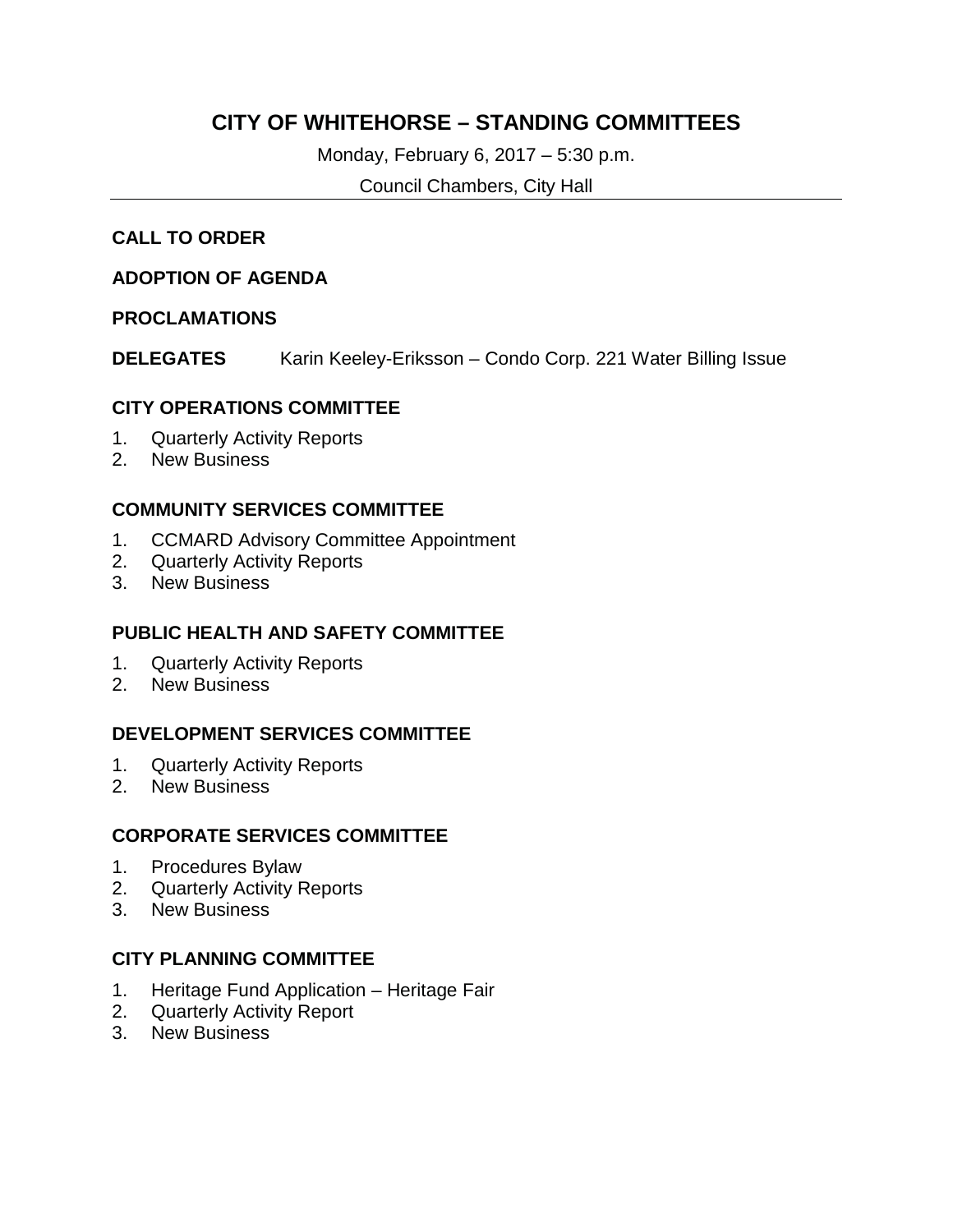## CITY OF WHITEHORSE CITY OPERATIONS COMMITTEE AGENDA

Date: Monday, February 6, 2017

Location: Council Chambers, City Hall





|                  |     |                                                          | Pages   |
|------------------|-----|----------------------------------------------------------|---------|
| $\overline{1}$ . |     | <b>Quarterly Activity Reports - For Information Only</b> | $1 - 4$ |
|                  | 1.1 | Director of Infrastructure and Operations                |         |
|                  | 1.2 | <b>Engineering Services</b>                              |         |
|                  | 1.3 | <b>Operations</b>                                        |         |

- 1.4 Water and Waste Services
- 2. New Business

# Chairperson shall ask if there is anyone present who wishes to speak to the Committee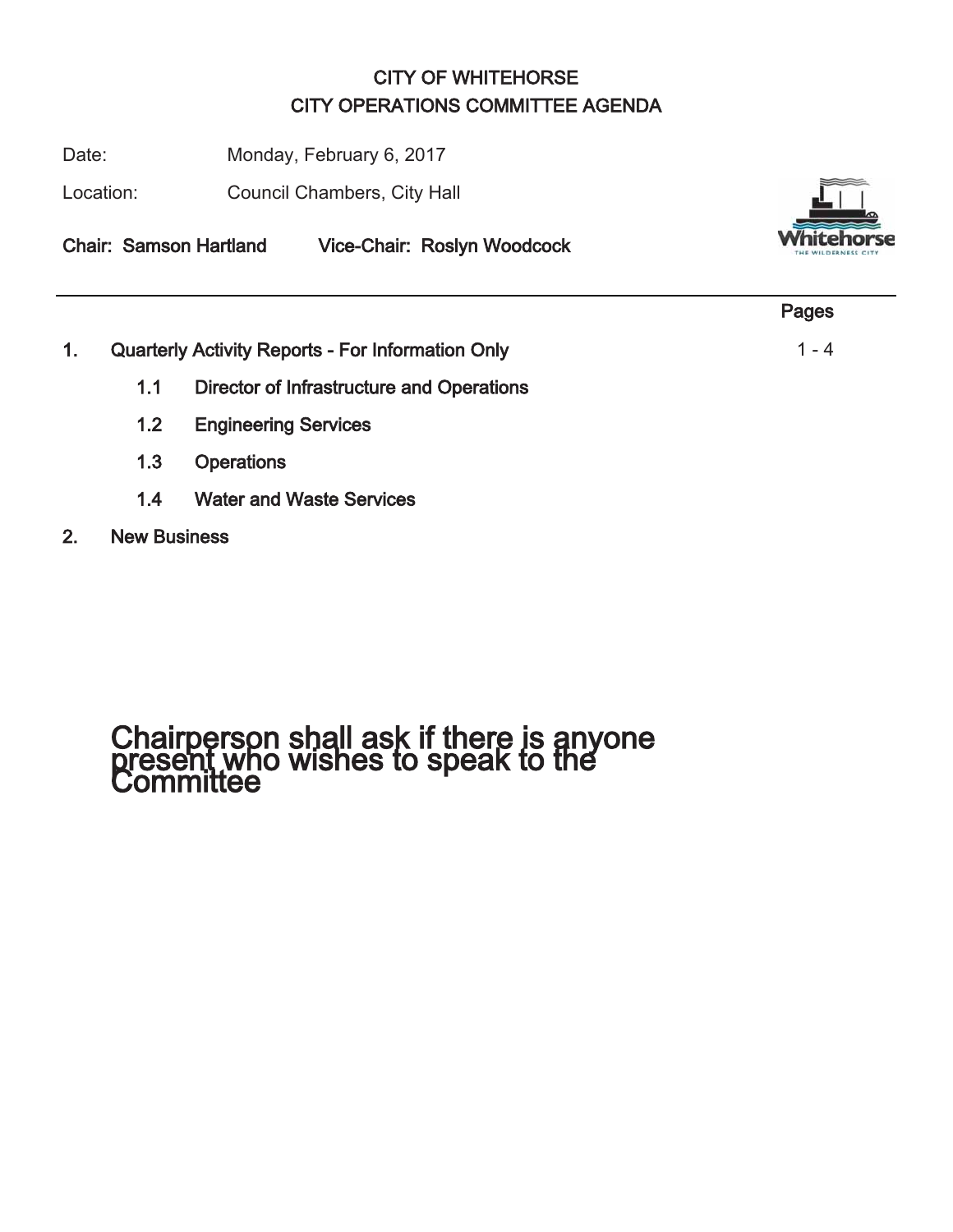## **QUARTERLY ACTIVITY REPORT – November 2016 to January 2017 Director of Infrastructure and Operations**

## **Accomplishments:**

- 1. Build Canada Fund completed City's new infrastructure 'Top 20' list
- 2. New Operations Building design updated construction costs with class "B" estimations
- 3. Gas Tax Funding reviewed potential City projects with eligible federal categories

## **Current Efforts:**

- 1. Public Transit Infrastructure Fund (PTIF) finalizing agreement with Yukon Government administration for the possible purchase of two new buses
- 2. Asset Management Funding preparing final report for YG \$40K grant
- 3. New Operations Building finalizing building layout.

## **Planned Activities:**

- 1. New Operations Building preparation of Class "A" estimates and request for tender schedule for presentation to Council in April
- 2. Department Strategies finalize and roll out strategy for each department
- 3. Asset Management finalize asset management plan and strategy.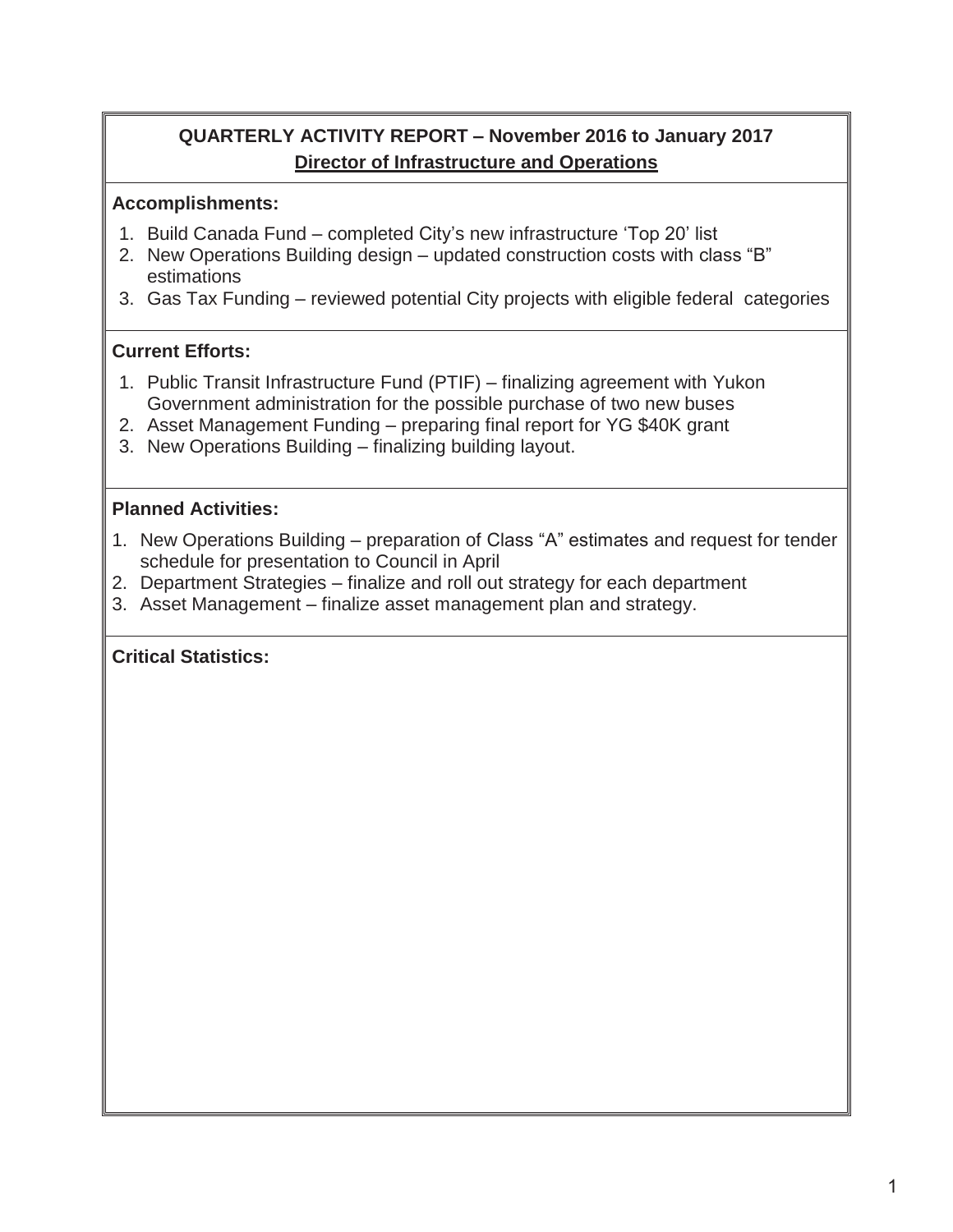## **QUARTERLY ACTIVITY REPORT – November 2016 to January 2017 Engineering Services**

## **Accomplishments:**

- 1. Received approval of Wheeler Street West Local Improvement Bylaw for 2017 reconstruction project
- 2. Received approval of Building Canada Fund Agreements for Wheeler Street reconstruction, Alexander Street reconstruction, Storm Sewer 4<sup>th</sup> Avenue & Baxter Street, and Sixth Avenue reconstruction
- 3. Submitted final reports to Building Canada Fund for McLean Lake Connector Road and to Gas Tax Fund for Riverdale South Wells projects

## **Current Efforts:**

- 1. Year-end capital project expenditure reconciliation
- 2. Asset documentation and valuation resulting from 2016 capital projects
- 3. Servicing Standards Manual policy updates/revisions

#### **Planned Activities:**

- 1. Bring forward Local Improvement Bylaw for Hillcrest Reconstruction
- 2. Tendering of 2017 capital projects
- 3. Re-budget requests for continuing capital projects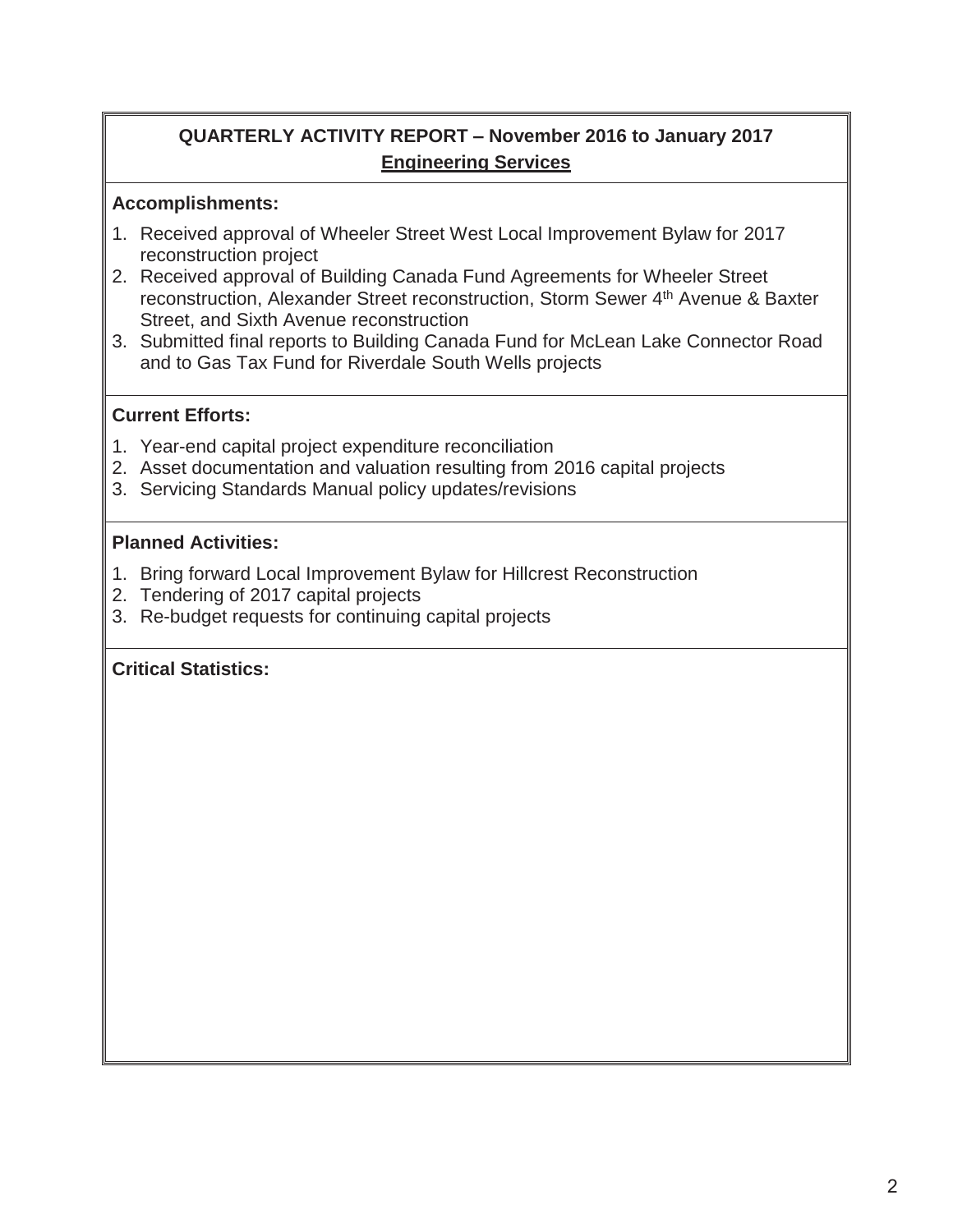## **QUARTERLY ACTIVITY REPORT – November 2016 to January 2017 Operations Department**

#### **Accomplishments:**

- 1. Snow removal completed in several sub-divisions (Copper Ridge, Logan, Arkell, Takhini, Crestview, Hillcrest and Granger).
- 2. Two new 40' low floor Transit buses received inspected and commissioned for service.
- 3. Air Handling Units at Canada Games Centre have been serviced / cleaned.

## **Current Efforts:**

- 1. Snow and Ice control operations.
- 2. Preparing 2017 Vehicle/ Heavy Equipment replacement tender specifications
- 3. Calibrating building controls at the Canada Games Centre

#### **Planned Activities:**

- 1. Winter preventative maintenance and repairs on buildings / equipment.
- 2. Preparing specifications for procurement of two replacement Transit 40' low floor buses and one replacement Transit handy bus.
- 3. Input fleet equipment parts and supplies data into the asset management system.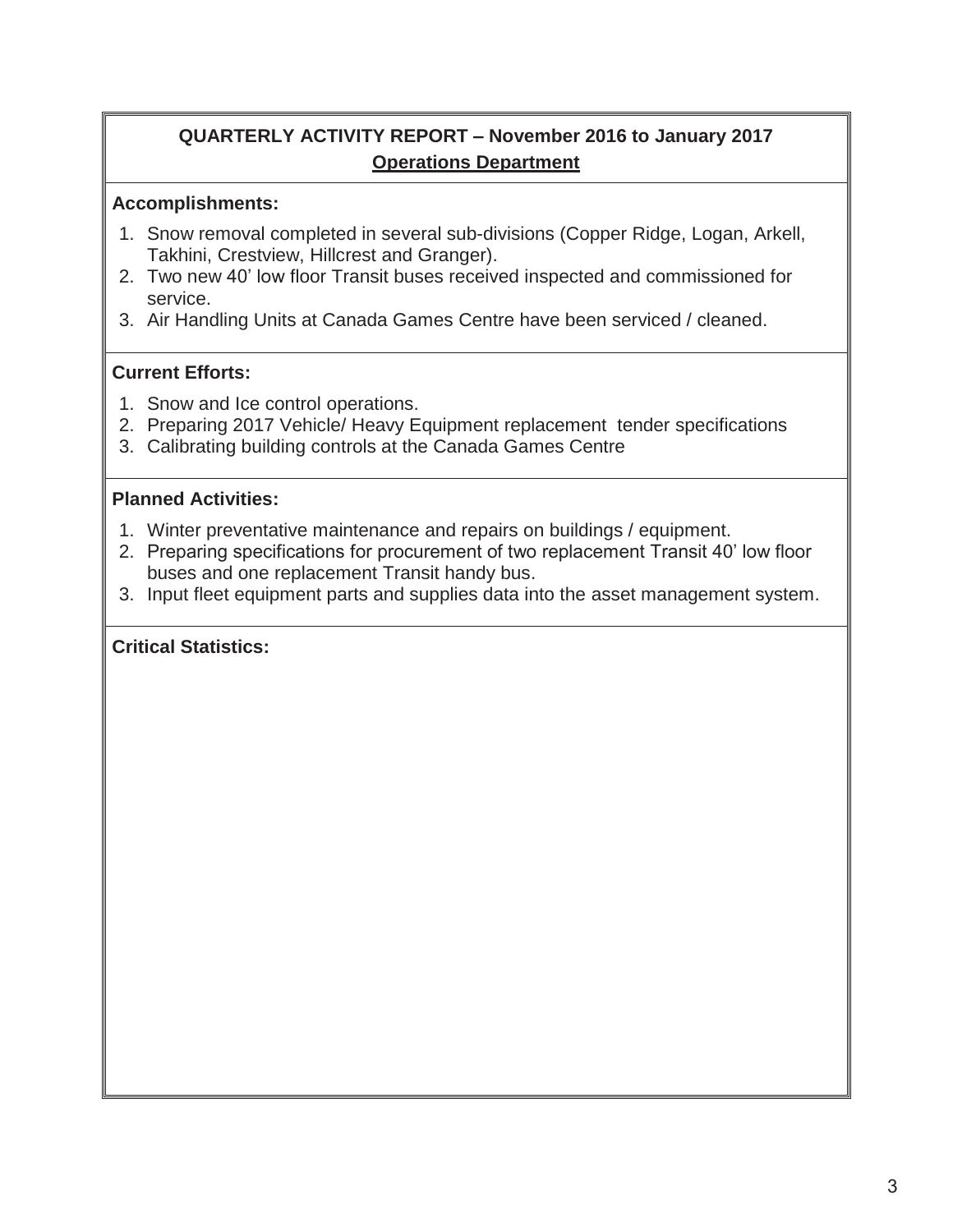## **QUARTERLY ACTIVITY REPORT – November 2016 to January 2017 Water & Waste Services**

#### **Accomplishments:**

- 1. Implemented groundwater monitoring program improvements
- 2. Landfill Gas Study completed
- 3. Porter Creek flush tank controls and SCADA upgrade

## **Current Efforts:**

- 1. City-wide pressure reducing/sustaining control valve replacements
- 2. Reviewing and updating landfill contractor safety plans
- 3. Main lift pump repairs at Whistle Bend lift station

## **Planned Activities:**

- 1. 2016 Annual Landfill Report statistics and environmental sampling results
- 2. Fuel Storage Bylaw stakeholder consultation
- 3. Well 6 Improvements automatic sampling equipment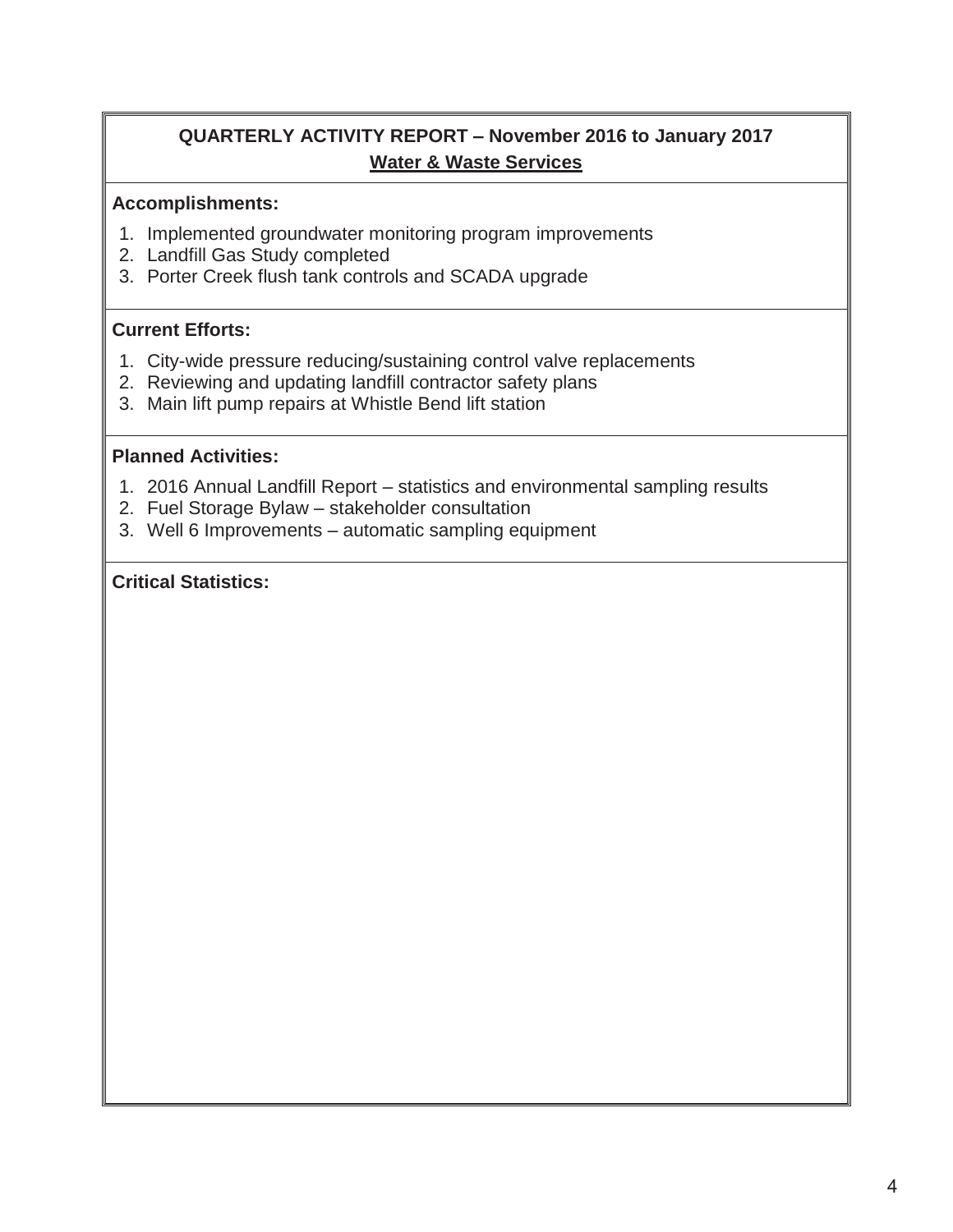## CITY OF WHITEHORSE COMMUNITY SERVICES COMMITTEE

Date: Monday, February 6, 2017

Location: Council Chambers, City Hall



Chair: Robert Fendrick Vice-Chair: Samson Hartland

|    |               |                                                          | Pages   |
|----|---------------|----------------------------------------------------------|---------|
|    |               | <b>CCMARD Advisory Committee Appointment</b>             | $1 - 1$ |
| 2. |               | <b>Quarterly Activity Reports - For Information Only</b> | $2 - 4$ |
|    | 2.1           | <b>Director of Community and Recreation Services</b>     |         |
|    | $2.2^{\circ}$ | <b>Parks and Community Development</b>                   |         |
|    | 2.3           | <b>Recreation and Facility Services</b>                  |         |

- 2.4 Transit Services
- 3. New Business

# Chairperson shall ask if there is anyone present who wishes to speak to the Committee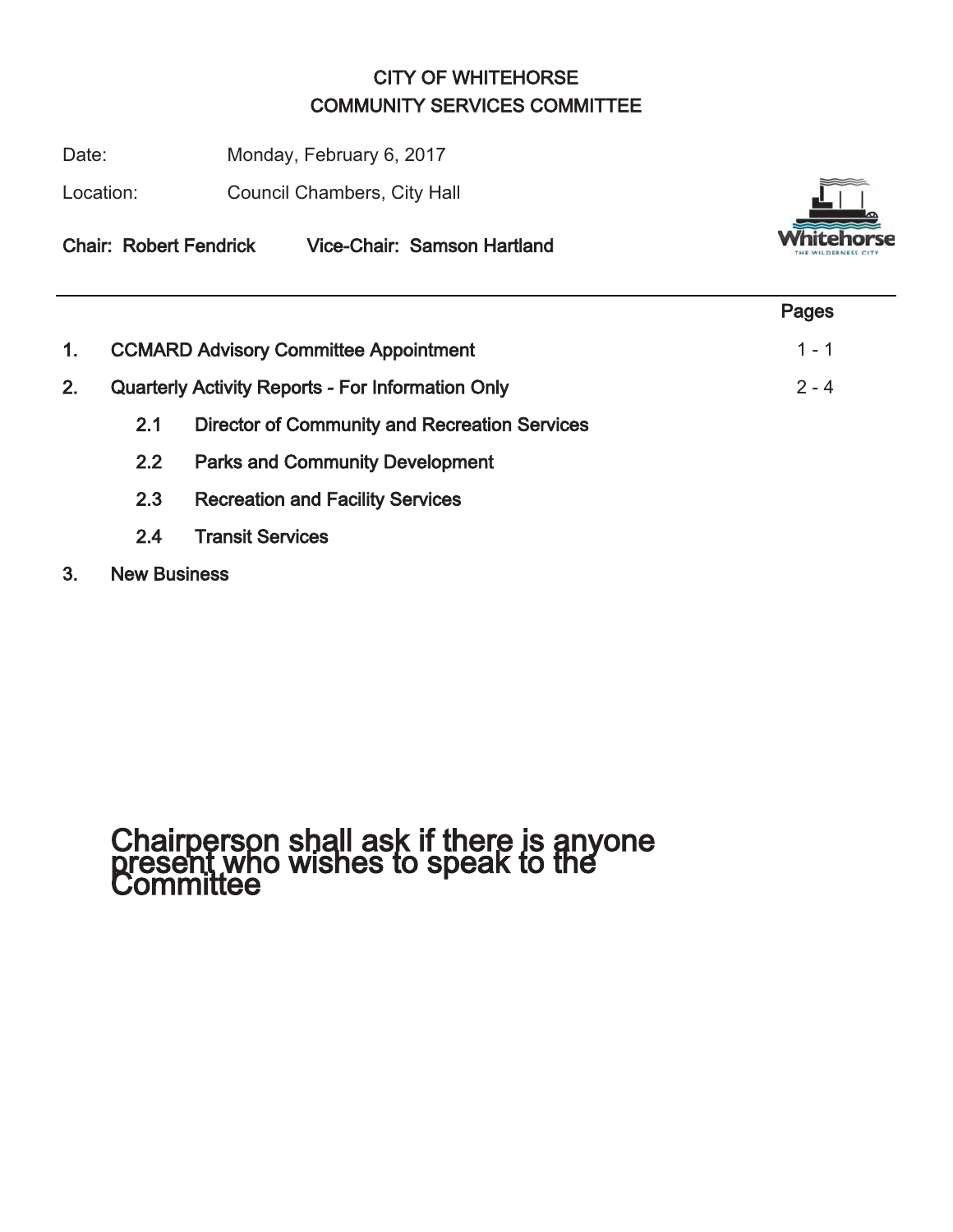## **ADMINISTRATIVE REPORT**

**TO**: Community Services Committee

**FROM**: Administration

**DATE**: February 6, 2017

**RE**: CCMARD Advisory Committee Appointment

## **ISSUE**

Appointment to the CCMARD Advisory Committee

## **HISTORY**

Appointments to the CCMARD Advisory Committee were made in late 2016. One of the committee members appointed by Council did not accept the appointment due to other volunteer commitments. This left a vacancy on the committee. An application was received early in 2017 and requires Council approval to fill a vacancy.

## **ALTERNATIVES**

- 1. Appoint Shelby Maunder to the CCMARD Advisory Committee for a 2 year term ending October 2018.
- 2. Refer the application back to administration.

## **ANALYSIS**

An application was received from Ms. Maunder expressing interest in participating on the CCMARD Advisory Committee. Ms. Maunder is making application on behalf of the BYTE Empowering Youth Society. Ms. Maunder has experience in leadership roles with BYTE, Big Brothers and Sisters, Boys and Girls Club of Whitehorse and various other Canadian cultural immersion and aboriginal programs.

Exploring youth issues of racism and discrimination is one of the goals CCMARD has identified in their action plan, as such this appointment appears to be a good fit.

## **ADMINISTRATIVE RECOMMENDATION**

THAT Council appoint Shelby Maunder to the CCMARD Advisory Committee for a 2 year term ending October 2018.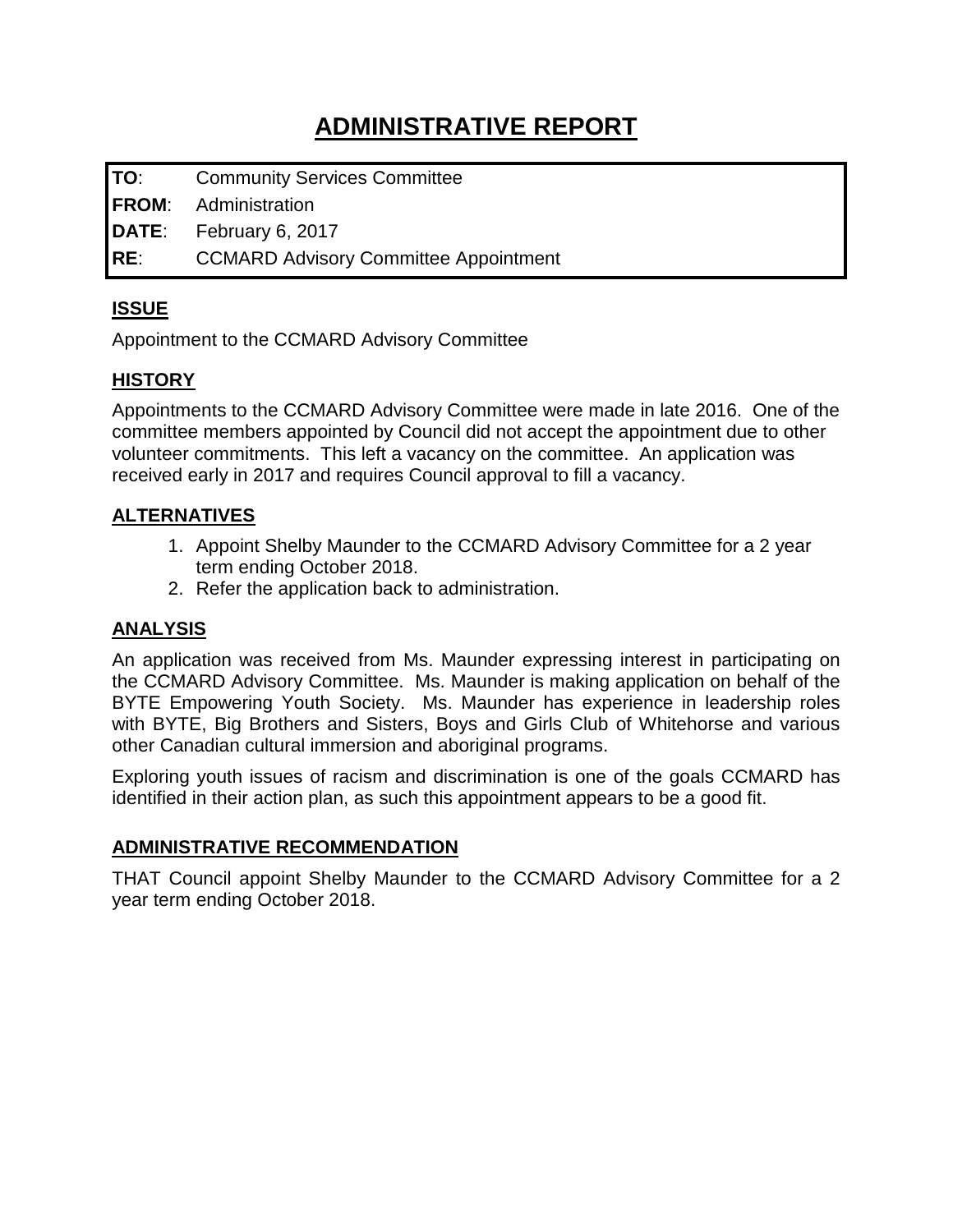## **QUARTERLY ACTIVITY REPORT – November 2016 to January 2017 Director Community and Recreation Services**

## **Accomplishments:**

- 1. Completed the appointment and orientation of new CCMARD Advisory Committee members.
- 2. Completed divisional year end and performance reviews.
- 3. Participated in review of Yukon Planning Group on Homelessness' final report related to the PIT(Point in Time) Homelessness Count.

## **Current Efforts:**

- 1. Art Policy review for Council approval.
- 2. Ongoing Infrastructure Project funding applications, review and planning.
- 3. Meetings related to Arctic Winter Games funding model with both Federal and Yukon Governments.

## **Planned Activities:**

- 1. Report and renewal of YG/City Tourism Partnership Agreement.
- 2. Renewal of YG/City Handy Bus Agreement.
- 3. Initiate discussion with Arctic Winter Games International Committee.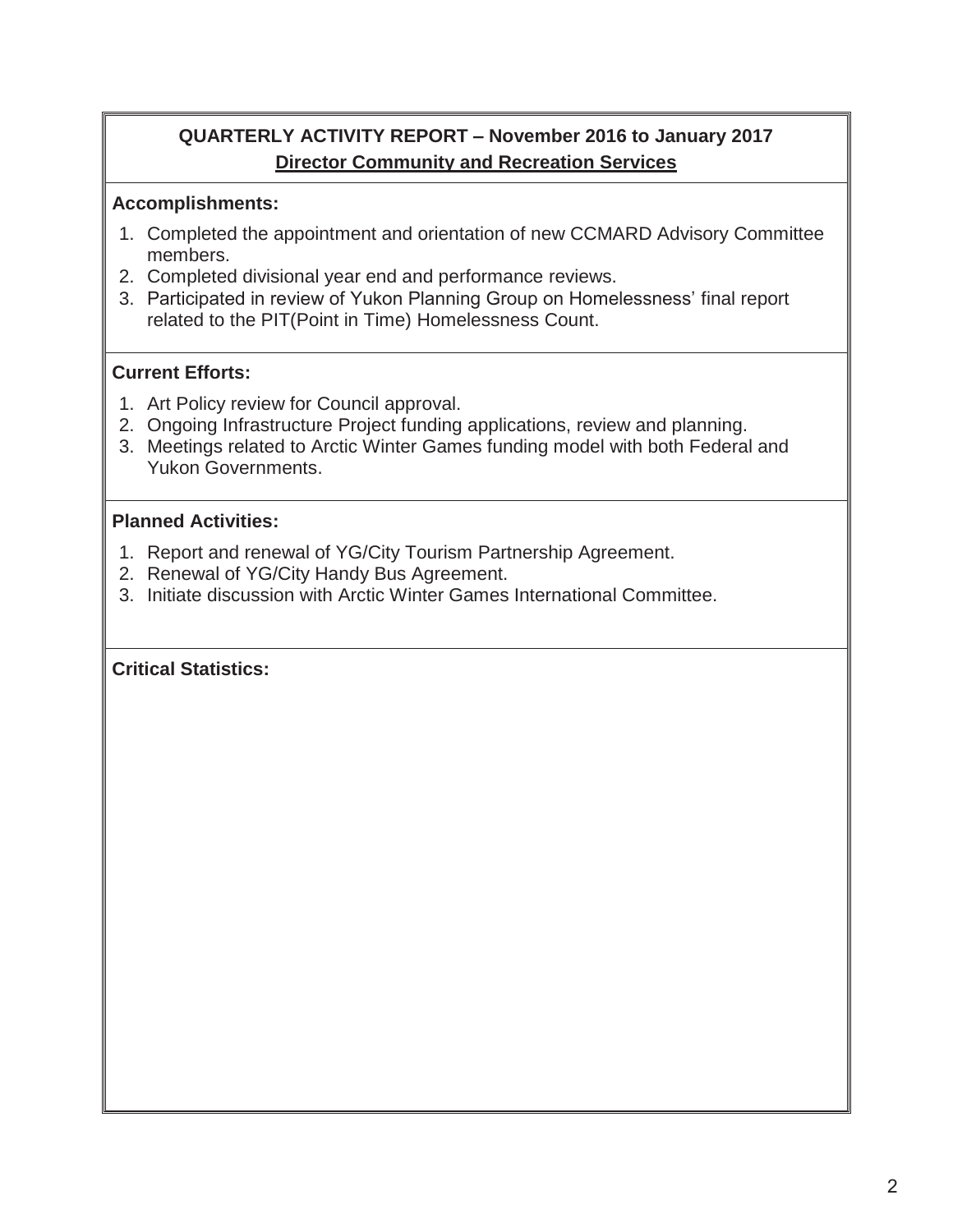## **QUARTERLY ACTIVITY REPORT – November 2016 to January 2017 Parks and Community Development**

## **Accomplishments:**

- 1. Hosted Santa Land event and the City Lights Tours at Shipyards Park.
- 2. Provided support for the New Year's Eve "Countdown to Canada 150" celebration at Shipyards Park.
- 3. Conducted public consultation regarding planned Pioneer Cemetery improvements.

## **Current Efforts:**

- 1. Planning and coordinating for the 2017 Civic Dinner on February 22 at the Kwanlin Dun Cultural Centre.
- 2. Supporting winter events Yukon Quest, Snow Carving and Sourdough Rendezvous.
- 3. Participating in Art Policy review.

## **Planned Activities:**

- 1. Coordinating the 2016 Volunteer of the Year nomination process and awards dinner.
- 2. Spring recruitment/staff orientation of Parks and Trails staff.
- 3. Neighbourhood trail taskforce meetings and public consultation for Whitehorse north and south.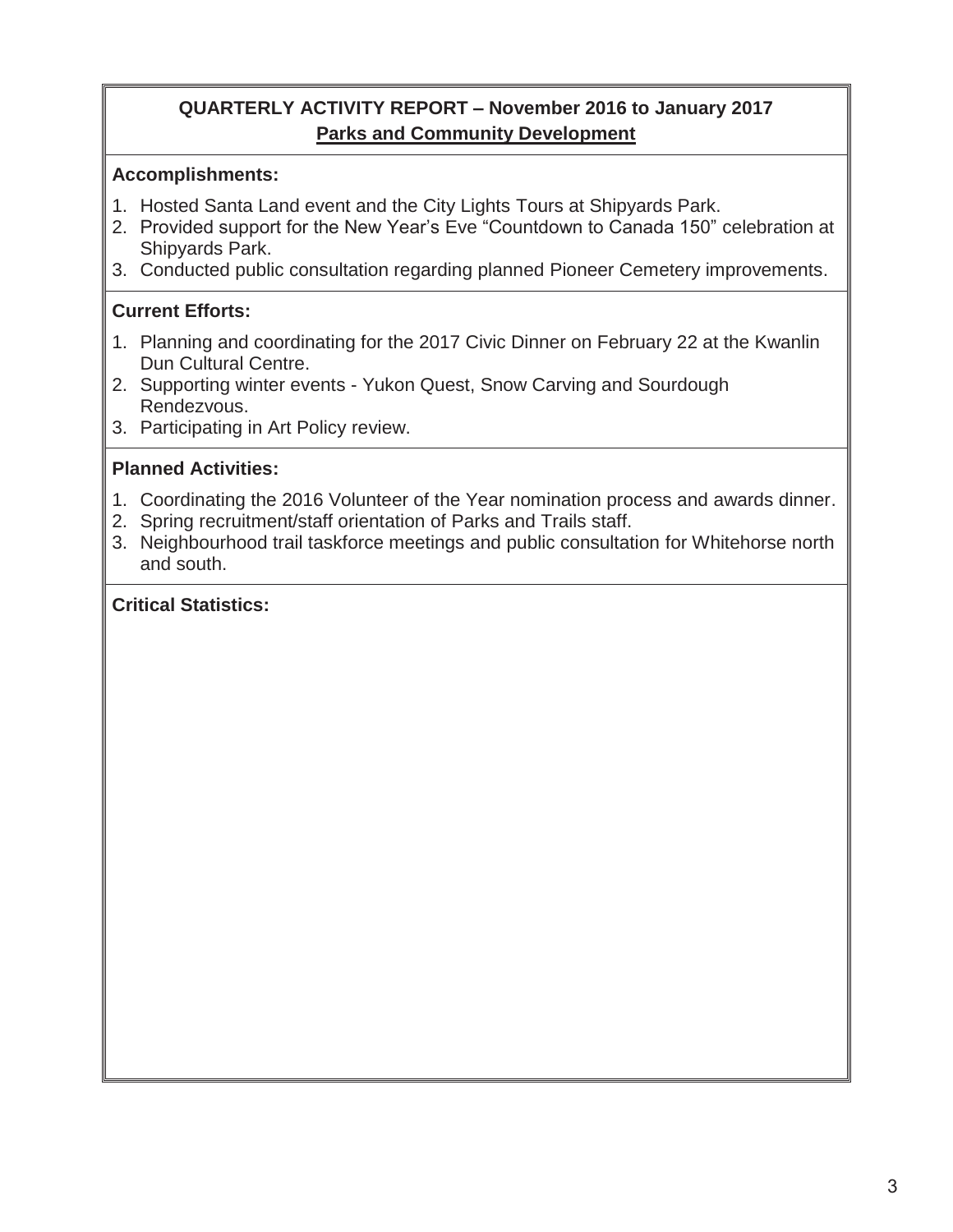## **QUARTERLY ACTIVITY REPORT – November 2016 to January 2017 Recreation and Facility Services**

#### **Accomplishments:**

- 1. Hosted Family First Night Event (Countdown to Canada 150) and Remembrance Day Ceremony.
- 2. Coordination and delivery of Winter Active Living Guide, Christmas drop-in schedule, and holiday camps.
- 3. Recruitment of 2 recreation coordinators to fill vacancies.

## **Current Efforts:**

- 1. Recreation policy review and revision.
- 2. Implementation of Recreation Activity Management Software (IntelliLeisure).
- 3. Safety and emergency procedures updates, training, and signage.

#### **Planned Activities:**

- 1. Spring Recreation Grants
- 2. Service capacity review
- 3. Strategic planning and development of key performance indicators

## **CGC Active Membership Statistics:**

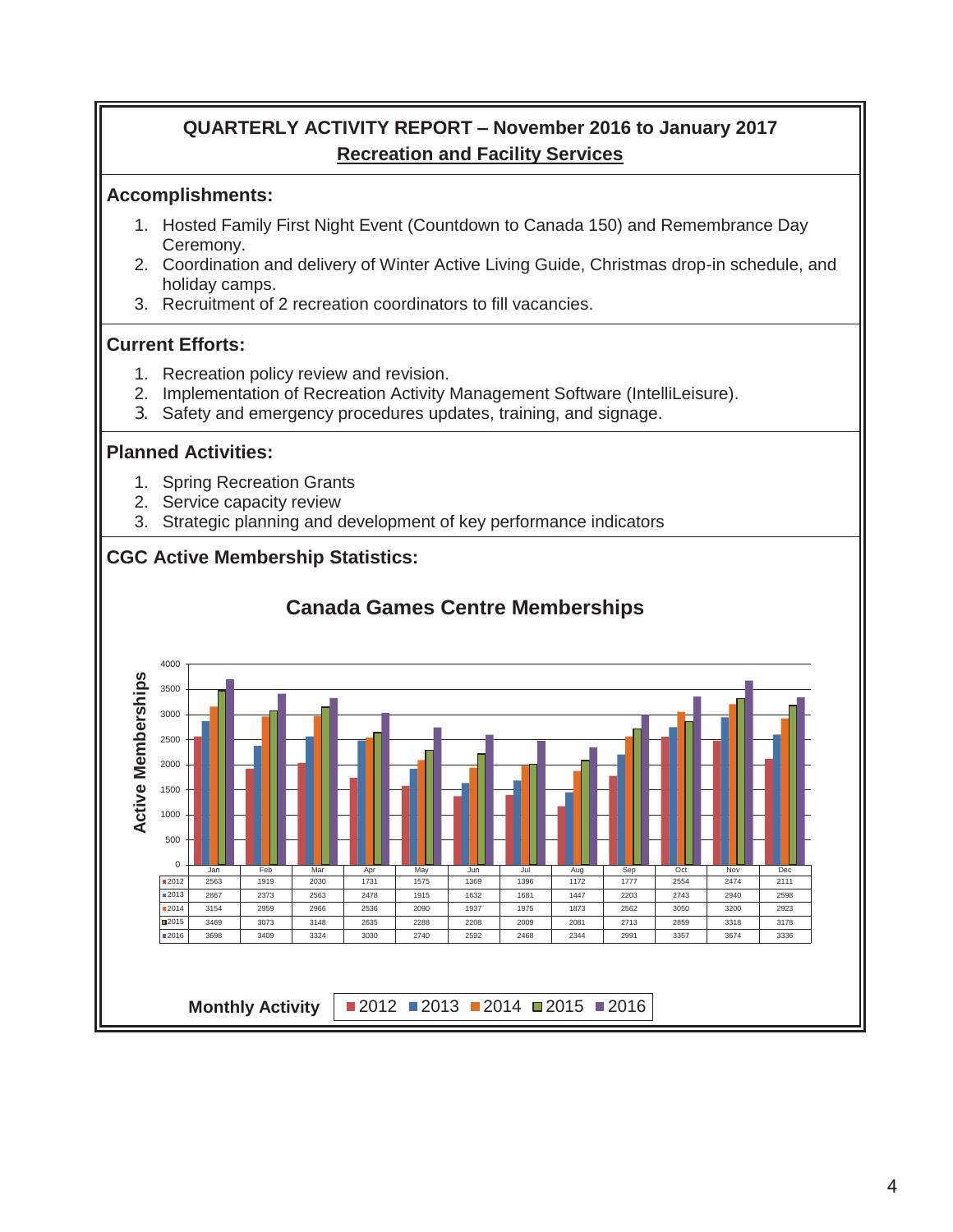## **QUARTERLY ACTIVITY REPORT – November 2016 to January 2017 Transit Department**

#### **Accomplishments:**

- 1. Finalized additional hours for Route 6 Copper Ridge-Whistle Bend
- 2. Prepared RFQ for Smart Pay and tracking system
- 3. Participated in Santa Land and Lights Tour event

## **Current Efforts:**

- 1. Implementing and communicating Route 6 additional hours
- 2. Preparing to issue of RFP for Transit Master Plan
- 3. Updating department strategic priorities and work plans

#### **Planned Activities:**

- 1. Transit Master Plan proposal award
- 2. Draft new user-friendly public schedule
- 3. Meet with Yukon Government regarding Handy Bus Agreement

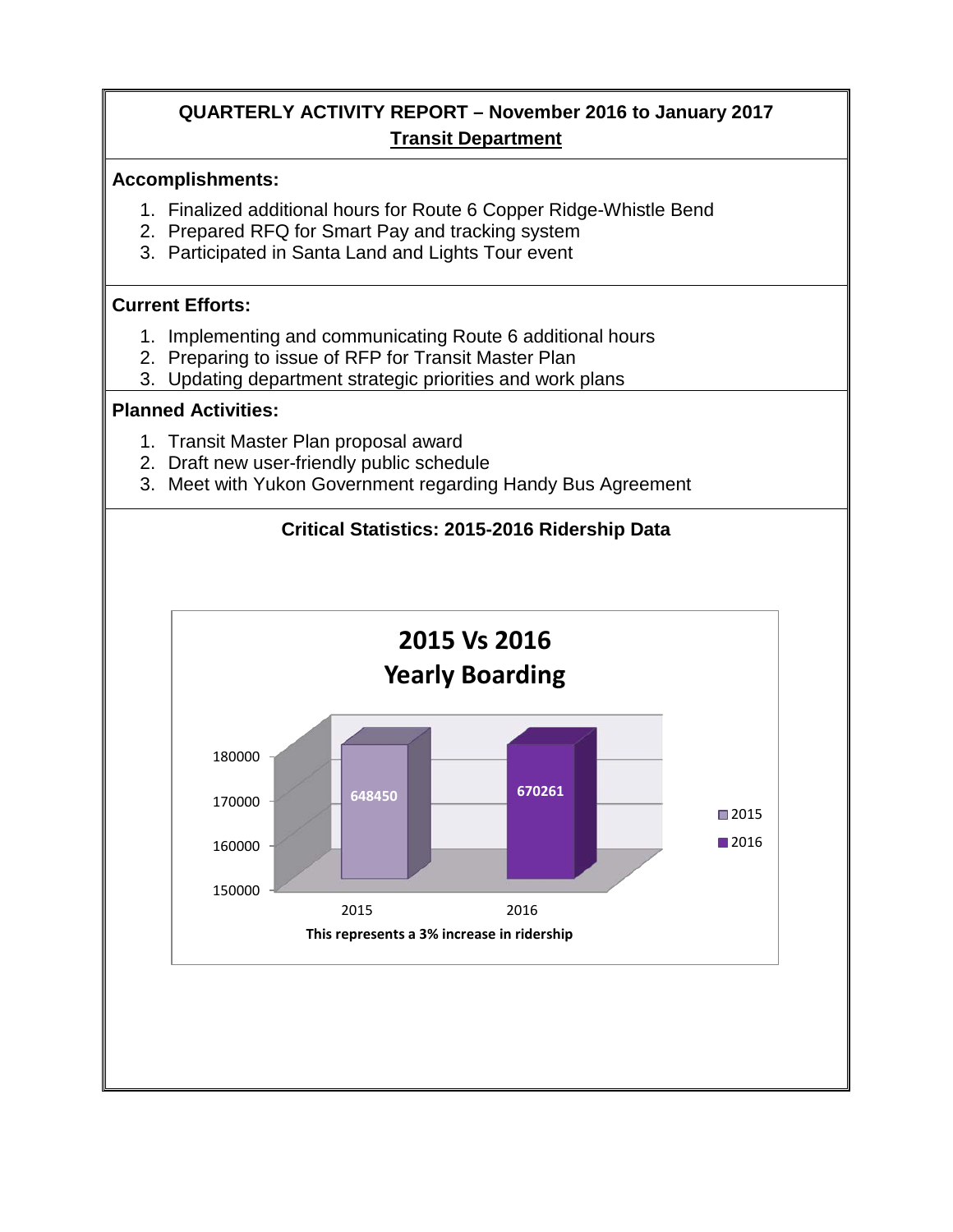## CITY OF WHITEHORSE PUBLIC HEALTH AND SAFETY COMMITTEE

Date: Monday, February 6, 2017

Location: Council Chambers, City Hall

Chair: Dan Boyd Vice-Chair: Jocelyn Curteanu



|    |                                                          | Pages   |
|----|----------------------------------------------------------|---------|
| 1. | <b>Quarterly Activity Reports - For Information Only</b> | $1 - 2$ |
|    | 1.1 Bylaw Services                                       |         |

- 1.2 Fire Department
- 2. New Business

# Chairperson shall ask if there is anyone present who wishes to speak to the Committee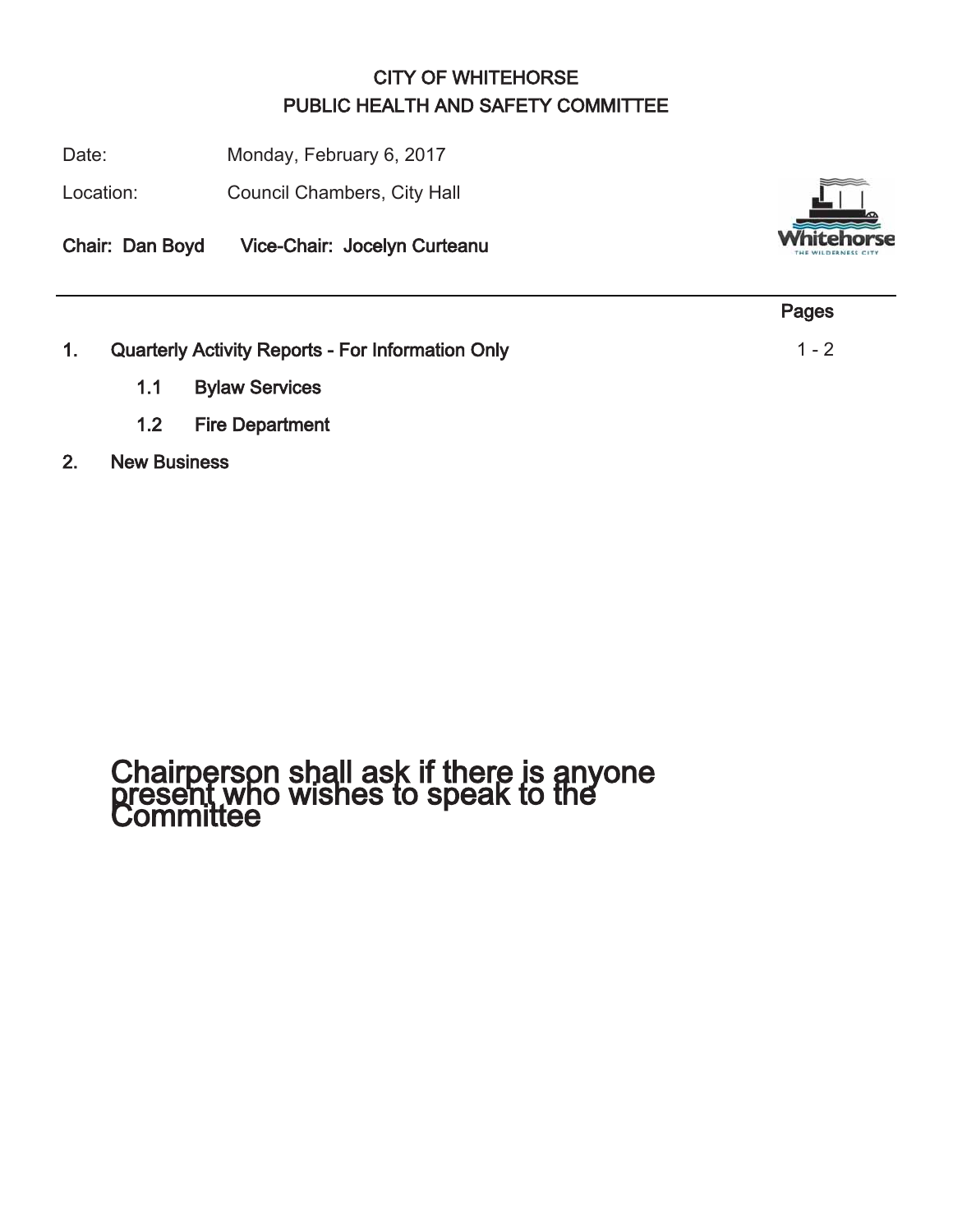## **QUARTERLY ACTIVITY REPORT – November 2016 to January 2017 Bylaw Services**

#### **Accomplishments:**

- 1. Completed Food for Fines Program
- 2. Conducted school safety talks animal welfare and snowmobile education presentations
- 3. Traffic control for Winterfest Santa Claus parade and New Years Eve fireworks

## **Current Efforts:**

- 1. Review of Street Sign and Traffic Committee Terms of Reference, FAQ, submission form and procedures
- 2. Undertaking a mail out to residential property owners adjacent to the 305 Hawkins Street development (200 and 300 block of Hawkins Street) to advise of permit process for residential parking permits
- 3. Bylaw and Engineering meeting with Kwanlin Dün to explore long term and short term solutions to the speeding concerns in McIntyre Subdivision

## **Planned Activities:**

- 1. Maintenance Bylaw amendments
- 2. Yukon Sourdough Rendezvous road closures and traffic control
- 3. Bylaw Services Program Review Request for Proposals

## **Critical Statistics January 2017:**

- Number of accessible parking violation tickets issued  $YTD = 8$
- Number of parking meter tickets issued  $YTD = 1,187$
- Number of complaints YTD 2016 = 131 vs. 2017 = 161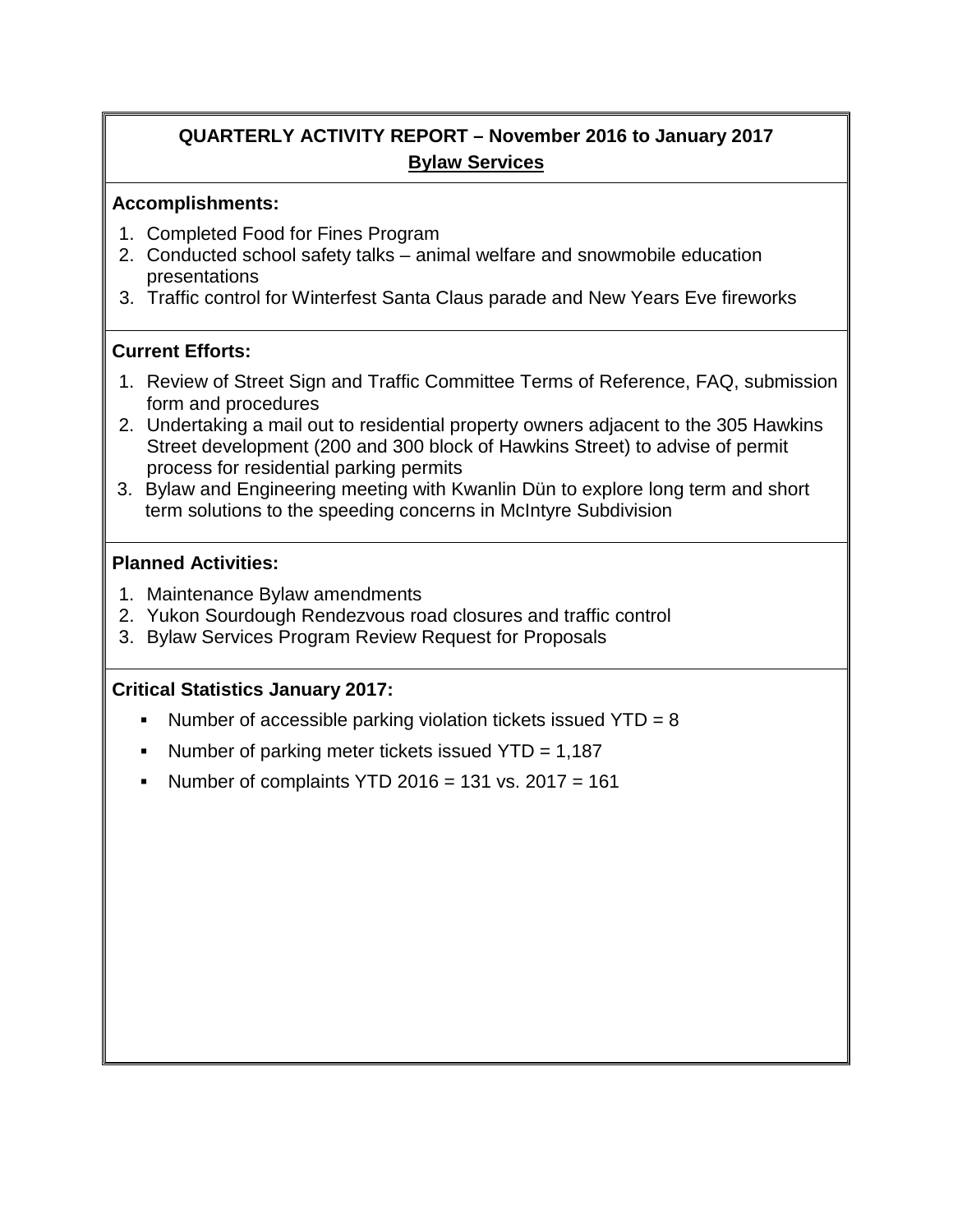## **QUARTERLY ACTIVITY REPORT – November 2016 to January 2017 Fire Department**

#### **Accomplishments:**

- 1. Successfully concluded the hiring process for the Deputy Fire Chief
- 2. Attended the Territory Fire Marshall's winter conference
- **3.** Successful outcomes to Fire and Life Safety issues in occupancies housing vulnerable people

#### **Current Efforts:**

- 1. Preparations underway for recertification training in ice rescue
- 2. Emergency Management Planning Interagency committee work continues with the focus on evacuations.
- 3. Continue comprehensive review of the Emergency Services Bylaw, Mutual Aid **Agreements**

#### **Planned Activities:**

- 1. Begin the competitive hiring process for an additional Fire Prevention Officer
- 2. Preparations to host the Association of Yukon Fire Chief's conference in August
- 3. Fire Chief to attend a national Emergency Management conference in April

#### **Critical Statistics:**

#### 2016 Fourth Quarter Statistics

| <b>Fire Prevention Activities</b>                  |                              |                                   | <b>Training Activities</b>   |                |  |
|----------------------------------------------------|------------------------------|-----------------------------------|------------------------------|----------------|--|
|                                                    | <b>Hours</b>                 |                                   |                              | <b>Hours</b>   |  |
| Public Relations/Education (Offices/Schools, etc.) | 29                           |                                   | Casual firefighter training  | $\Omega$       |  |
| Fire Safety Inspections (site visits)              | 58                           |                                   | Full-time member training    | 67.5           |  |
| <b>Plan Reviews</b>                                | 22                           |                                   | Volunteer training           | 20.5           |  |
| Fire Protection Inquiries - Various                | 31                           |                                   | Driver training              | 5              |  |
| Fire Investigations                                | 66                           |                                   | Other training               | 25             |  |
| Fire Pit Inspections                               |                              |                                   | <b>Recruit Training</b>      | $\Omega$       |  |
| Fire Inspections - Shifts                          | 6                            |                                   |                              |                |  |
| <b>Total Fire Prevention Hours = 206</b>           |                              | <b>Total Training Hours = 118</b> |                              |                |  |
| <b>Fire Suppression Incidents</b>                  |                              |                                   |                              |                |  |
| # of Incidents                                     |                              |                                   |                              | # of Incidents |  |
| Alarm no fire<br>84                                |                              |                                   | Hazardous Materials Incident |                |  |
| False Alarm<br>4                                   |                              |                                   | Trash or Rubbish Fire        | 2              |  |
| Carbon Monoxide Alarm<br>17                        | Grass or Brush Fire          |                                   |                              | 8              |  |
| Imminent Fire Hazard<br>0                          | Rescue                       |                                   |                              | 2              |  |
| <b>Chimney Fire</b><br>9                           | <b>Assist Other Agencies</b> |                                   |                              | 7              |  |
| Motor Vehicle Accident<br>14                       | Vehicle Fire<br>5            |                                   |                              |                |  |
| Public Hazard<br><b>Structural Fire</b><br>4       |                              | 6                                 |                              |                |  |
| <b>Total Fire Suppression Incidents = 163</b>      |                              |                                   |                              |                |  |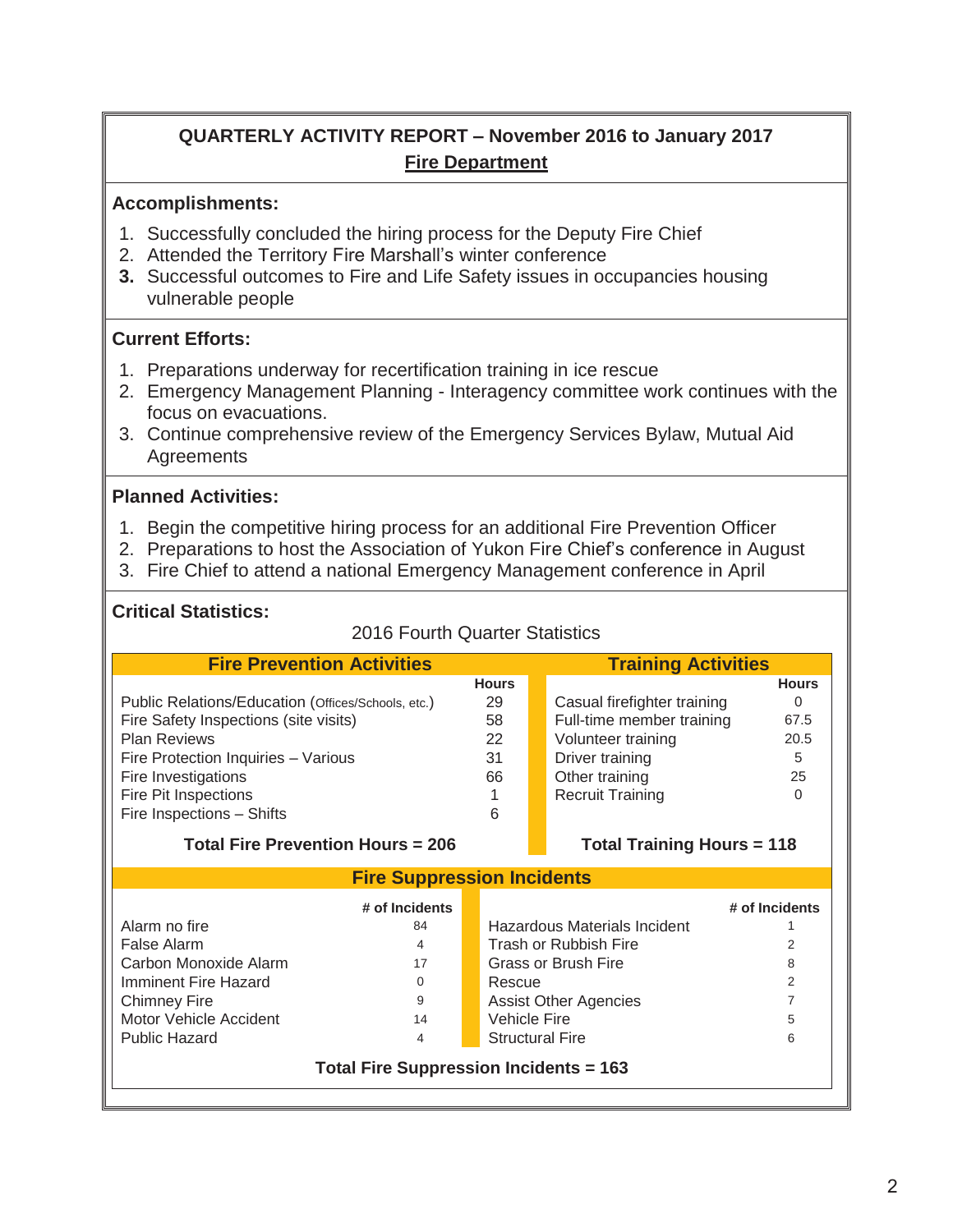## CITY OF WHITEHORSE DEVELOPMENT SERVICES COMMITTEE AGENDA

Date: Monday, February 6, 2017

Location: Council Chambers, City Hall

Chair: Jocelyn Curteanu Vice-Chair: Betty Irwin



|                  |                                                          | Pages   |
|------------------|----------------------------------------------------------|---------|
|                  | <b>Quarterly Activity Reports - For Information Only</b> | $1 - 3$ |
| 1.1              | <b>Director of Development Services</b>                  |         |
| 1.2 <sub>1</sub> | <b>Economic Development</b>                              |         |

1.3 Environmental Sustainability

## 2. New Business

# Chairperson shall ask if there is anyone present who wishes to speak to the Committee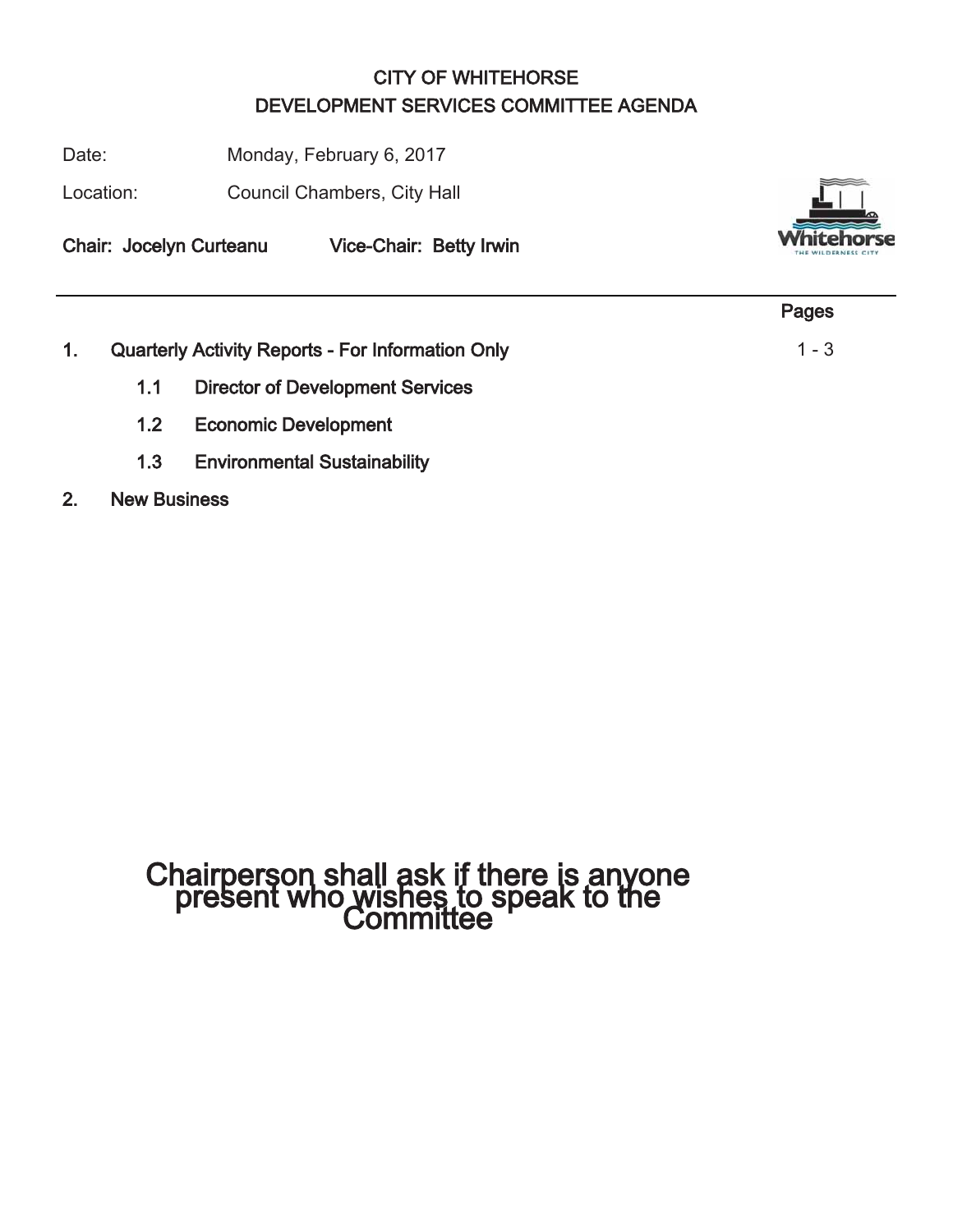## **QUARTERLY ACTIVITY REPORT – November 2016 to January 2017 Director of Development Services**

#### **Accomplishments:**

- 1. Worked with Kwanlin Dün First Nation (KDFN) on planning initiatives
- 2. Attended meetings for the Action Plan to End Homelessness
- 3. Completion of staff performance reviews

## **Current Efforts:**

- 1. Working with KDFN and Ta'an Kwäch'än Council (TKC) on various planning initiatives
- 2. Working with City and YG staff on Whistle Bend next phases
- 3. Working with Environmental Sustainability staff on Waste Management Bylaw implementation

## **Planned Activities:**

- 1. Continue work with Yukon Housing Action Plan Implementation Committee
- 2. Continue work with KDFN and TKC on various planning initiatives
- 3. Continue work with YG on Whistle Bend next phases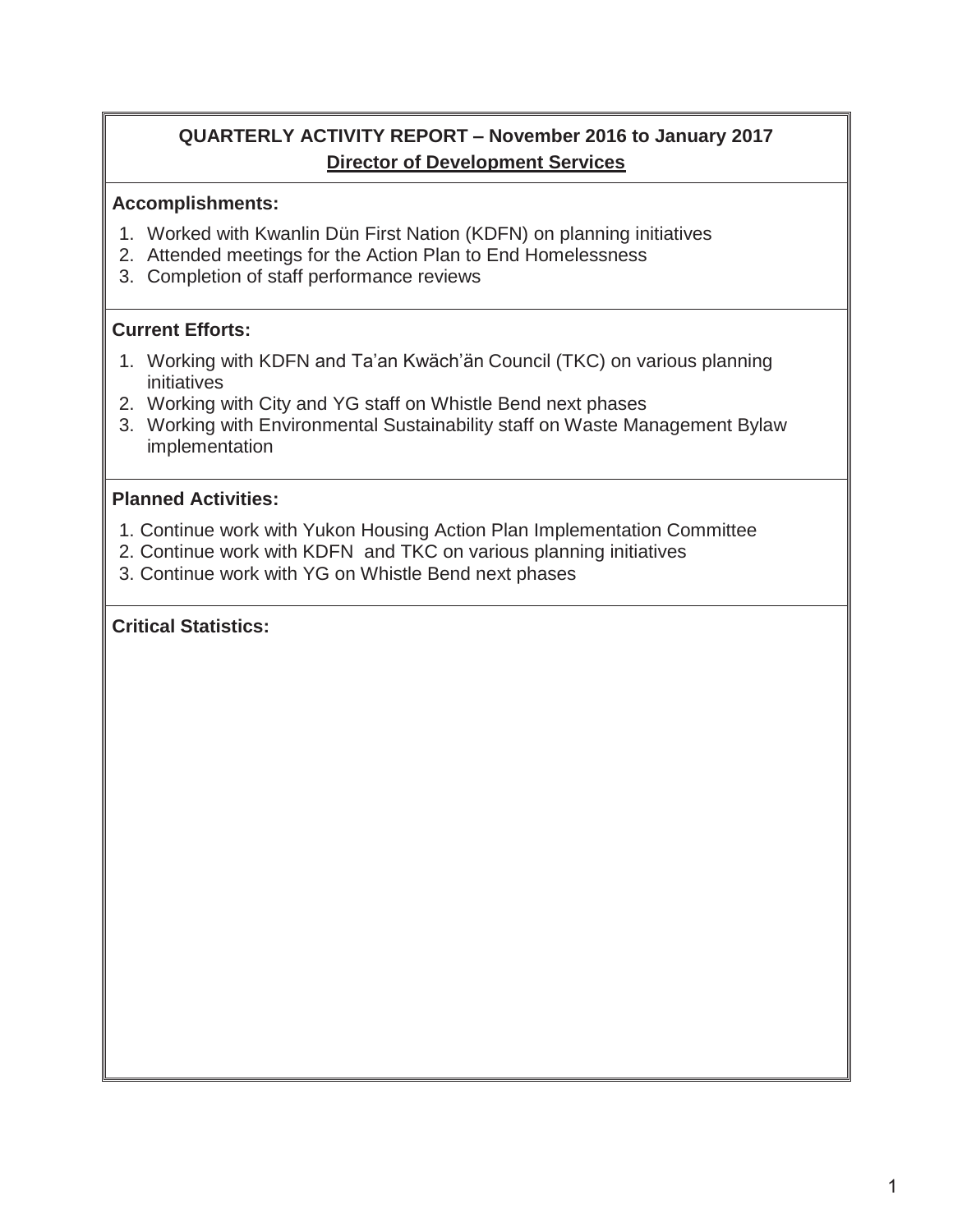## **QUARTERLY ACTIVITY REPORT – November 2016 to January 2017 Economic Development**

#### **Accomplishments:**

- 1. Resource Development and Preparedness Strategy and Downtown Retail and Entertainment Strategy adopted by Council
- 2. Partnered with Whitehorse Chamber for Yukoner Appreciation Day
- 3. Partnered with (co)Space for the Start-up in Residence program

## **Current Efforts:**

- 1. Edmonton Northern Partnership visit to Whitehorse.
- 2. Assist with completion of the Action Plan to End Homelessness w/KDFN, YG and TKC.
- 3. Develop RFP for industrial land supply/demand analysis.

#### **Planned Activities:**

- 1. Work with partners to complete Action Plan to End Homelessness.
- 2. Business visitations with Mayor Curtis.
- 3. Develop implementation plans for the Resource Development and Preparedness Strategy and Downtown Retail and Entertainment Strategy.

## **Critical Statistics:**

The Canadian Federation for Independent Business (CFIB) ranked Whitehorse the 15th best place in Canada out of 121 cities to start and grow a business in 2016 (report released Nov 2016).

Whitehorse ranked 27th place in 2015 and 30th place in 2014.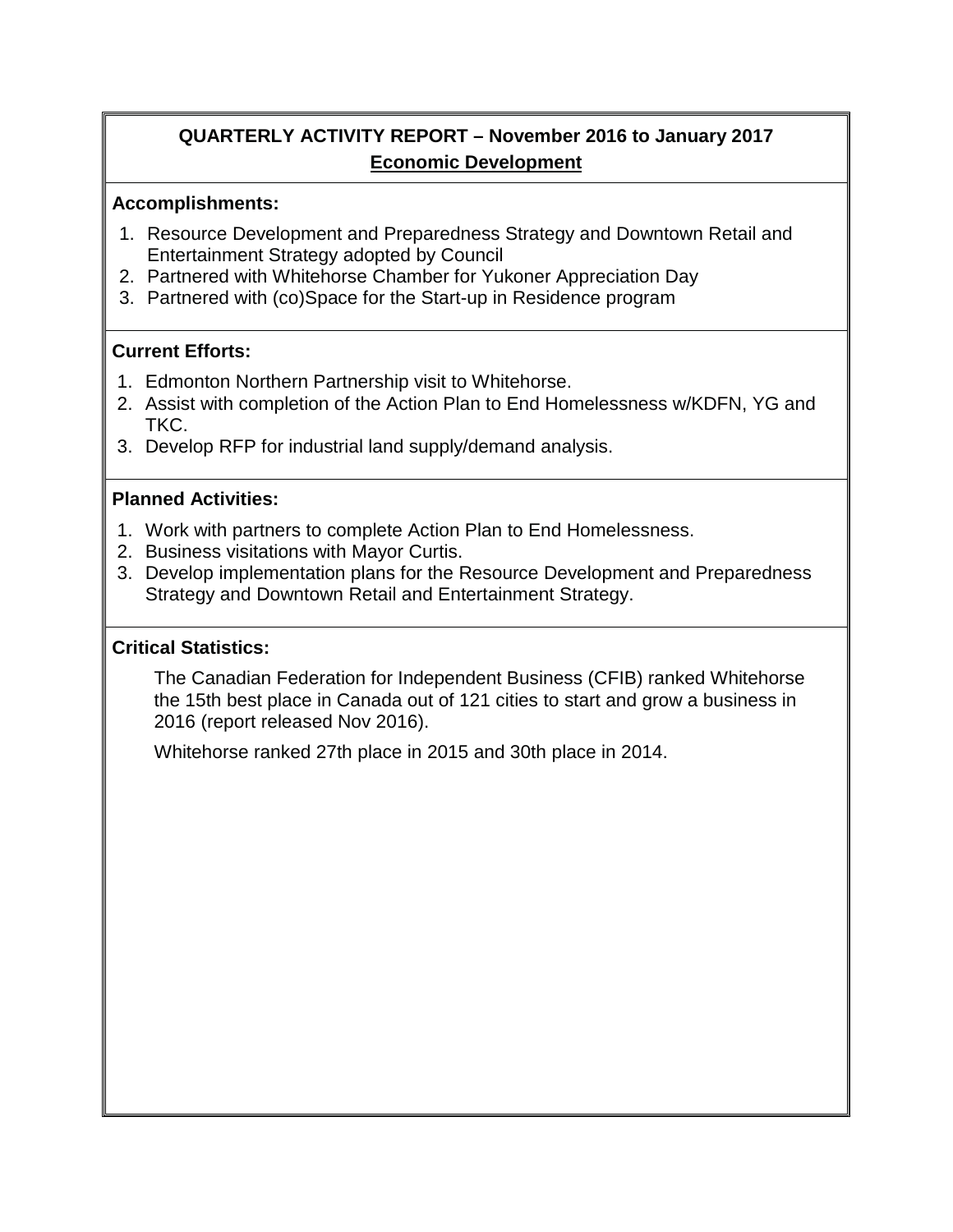## **QUARTERLY ACTIVITY REPORT – November 2016 – January 2017 Environmental Sustainability**

#### **Accomplishments:**

- 1. Developed new policy options to promote source separation of waste
- 2. Evaluated 2016 Yukon Ride Share program with Yukon Government (Climate Change Secretariat)
- 3. Met with YG officials regarding expanding stewardship programs and other operational considerations

## **Current Efforts:**

- 1. Implementing aquifer protection and oil tank awareness education campaign
- 2. Initiating project to develop unsorted load fee guidelines and training
- 3. Developing five year plan for active transportation infrastructure

## **Planned Activities:**

- 1. Present new policy options for waste diversion to Council
- 2. Prepare Annual Report for the City's Parking and Transportation Demand Management (PTDM) Committee
- 3. Plan Bike to Work Week in collaboration with Yukon Energy Corporation

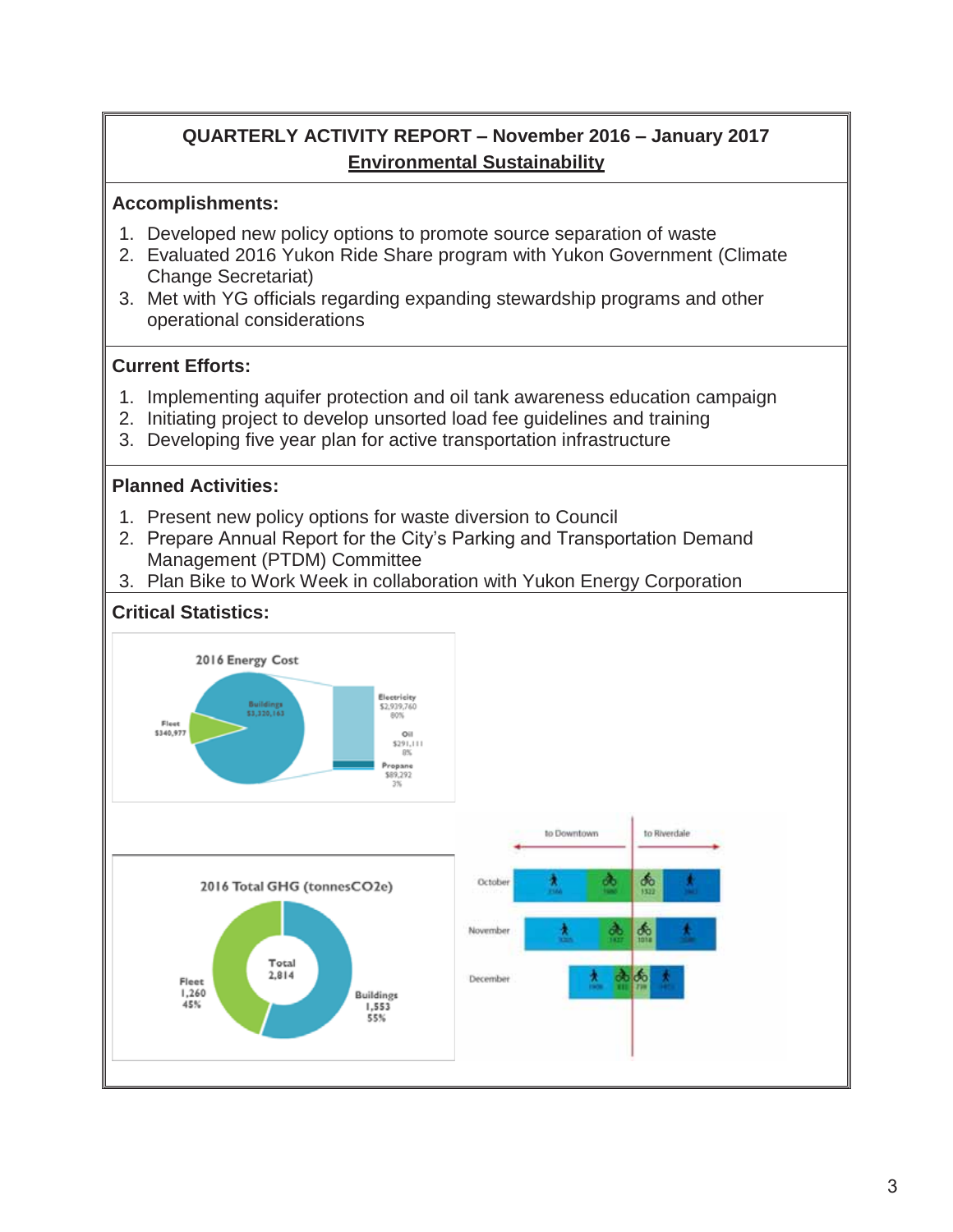## CITY OF WHITEHORSE CORPORATE SERVICES COMMITTEE AGENDA

Date: Monday, February 6, 2017

Location: Council Chambers, City Hall



Chair: Roslyn Woodcock Vice-Chair: Dan Boyd

|    |     |                                                          | Pages   |
|----|-----|----------------------------------------------------------|---------|
| 1. |     | <b>Procedures Bylaw</b>                                  | $1 - 2$ |
| 2. |     | <b>Quarterly Activity Reports - For Information Only</b> | $3 - 8$ |
|    | 2.1 | <b>City Manager</b>                                      |         |
|    | 2.2 | <b>Business and Technology Systems</b>                   |         |
|    | 2.3 | <b>Financial Services</b>                                |         |
|    | 2.4 | <b>Human Resources</b>                                   |         |
|    | 2.5 | <b>Legislative Services</b>                              |         |
|    | 2.6 | <b>Strategic Communications</b>                          |         |
|    |     |                                                          |         |

## 3. New Business

# Chairperson shall ask if there is anyone present who wishes to speak to the Committee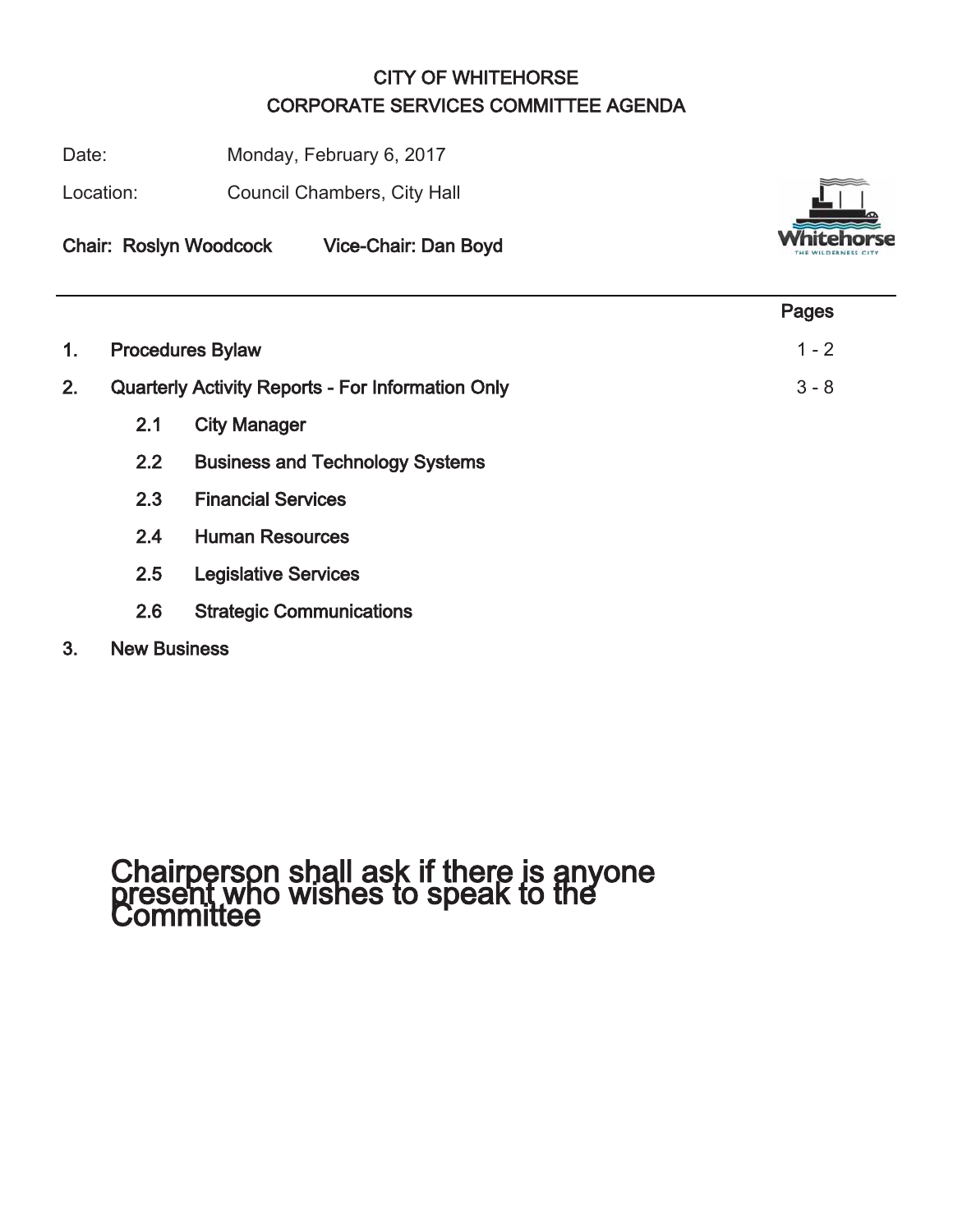## **ADMINISTRATIVE REPORT**

**TO**: Corporate Services Committee

**FROM**: Administration

**DATE**: February 6, 2017

**RE**: Procedures Bylaw

## **ISSUE**

Proposed new Procedures Bylaw

## **REFERENCE**

- x Section 210 of the *Municipal Act*
- Council Code of Conduct

## **HISTORY**

A new Procedures Bylaw was brought forward in December in response to a review of the bylaw conducted at Council's annual legislative workshop. The proposed bylaw reflects the most recent revisions to the *Municipal Act* and incorporates requirements for reports on the attendance, travel, and expense claims of council members. The Council Code of Conduct is also incorporated into the bylaw.

Council members unanimously amended the proposed bylaw before giving it first reading to include a requirement for an annual report on the voting record of each council member. A split vote further amended the bylaw to change the date and time that documents pertaining to the business listed on meeting agendas are made available to the public. The amended bylaw was then given first and second reading.

Some public feedback has been received in response to the changes made. Those providing feedback object to the change to the bylaw that delays full release of the agenda package to the public until the day of the meeting rather than retaining the current practice of releasing all documents on the last business day of the week before the meeting. No other concerns have been raised.

## **ALTERNATIVES**

- 1. Bring the bylaw forward for third reading
- 2. Amend the bylaw before giving it third reading
- 3. Postpone third reading to a later date pending further review

## **ANALYSIS**

Administration goes through a multi-step process to prepare agenda items for Council's consideration. Administrative reports to Standing Committees are required to be submitted a minimum of six work days in advance of the meeting. A preliminary agenda package is assembled and distributed electronically to department managers and the Senior Management Team. This preliminary package is typically delivered electronically on Friday, a full week before the Standing Committee meeting is scheduled. Department managers and directors review the preliminary package and direct changes as necessary.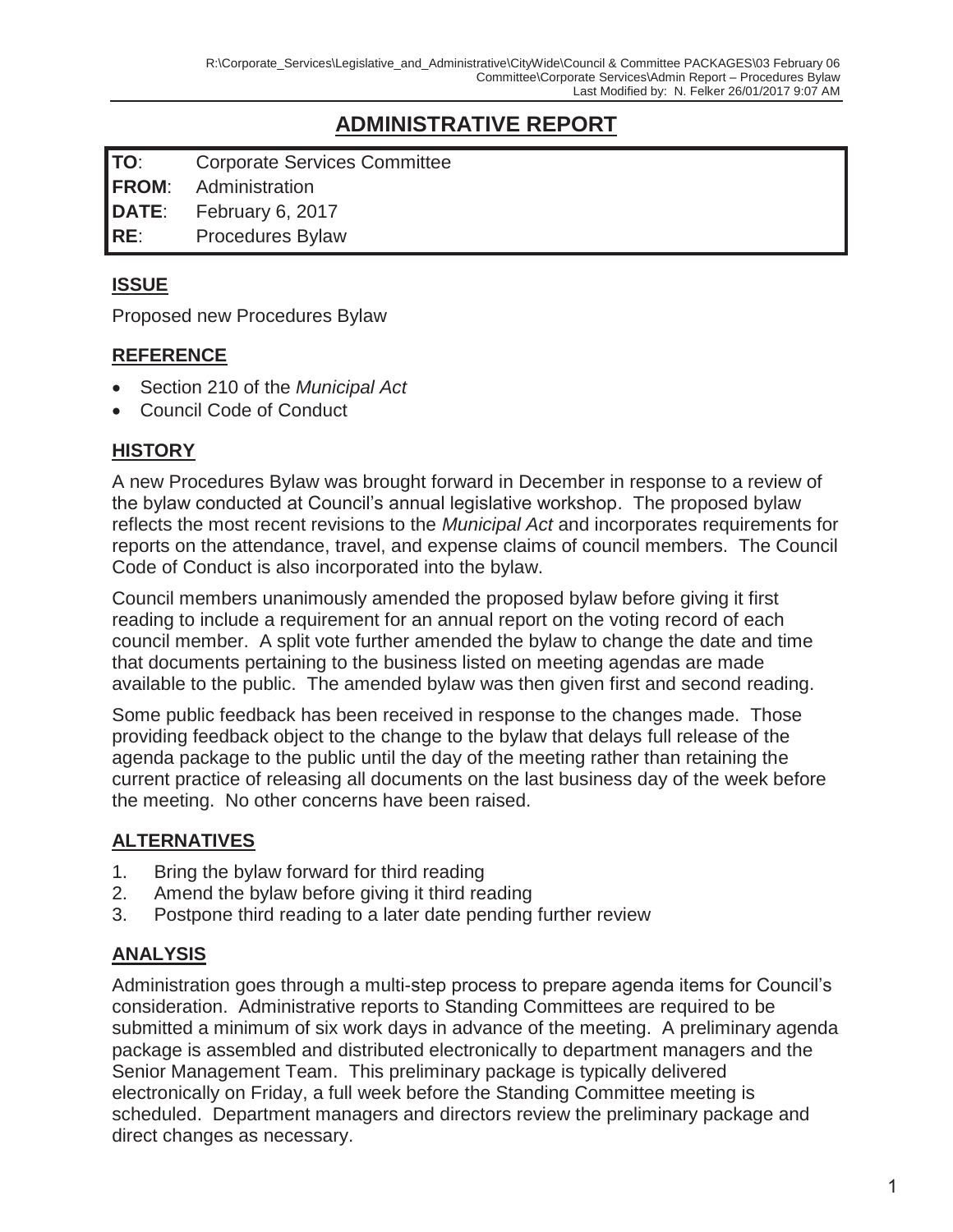A semi-final package is then prepared for review by the Senior Management Team. This peer review typically takes place on Tuesday mornings following a de-brief from the previous night's regular council meeting. The departments then make changes as directed and a final review by the Senior Management Team takes place on Thursday afternoons before the package is ready for delivery to Council.

Following the Tuesday peer review, the basic agenda (minus the documents pertaining to the business listed) is released for publication as a draft agenda.

After the final review on Thursday afternoons, administration prepares the final package. Full agenda packages are delivered electronically to all members of Council, the Senior Management Team, department managers and to the City's website before the end of the last business day of the week before the meeting.

Before 2013 documents pertaining to the business listed on the agenda were not available to the public until just before the meeting. A decision by the council of the day in July 2013 made the full agenda package available to the public by 4:00 p.m. on the last business day of the week before the meeting.

Council may proceed with third reading of the bylaw as is, or may amend the bylaw before giving it third reading. If the intention is to amend the bylaw before third reading, administration recommends that direction be given in advance so that appropriate wording can be prepared in advance.

## **ADMINISTRATIVE RECOMMENDATION**

THAT Bylaw 2016-47, a bylaw to provide rules governing council procedures, be brought forward for third reading under the bylaw process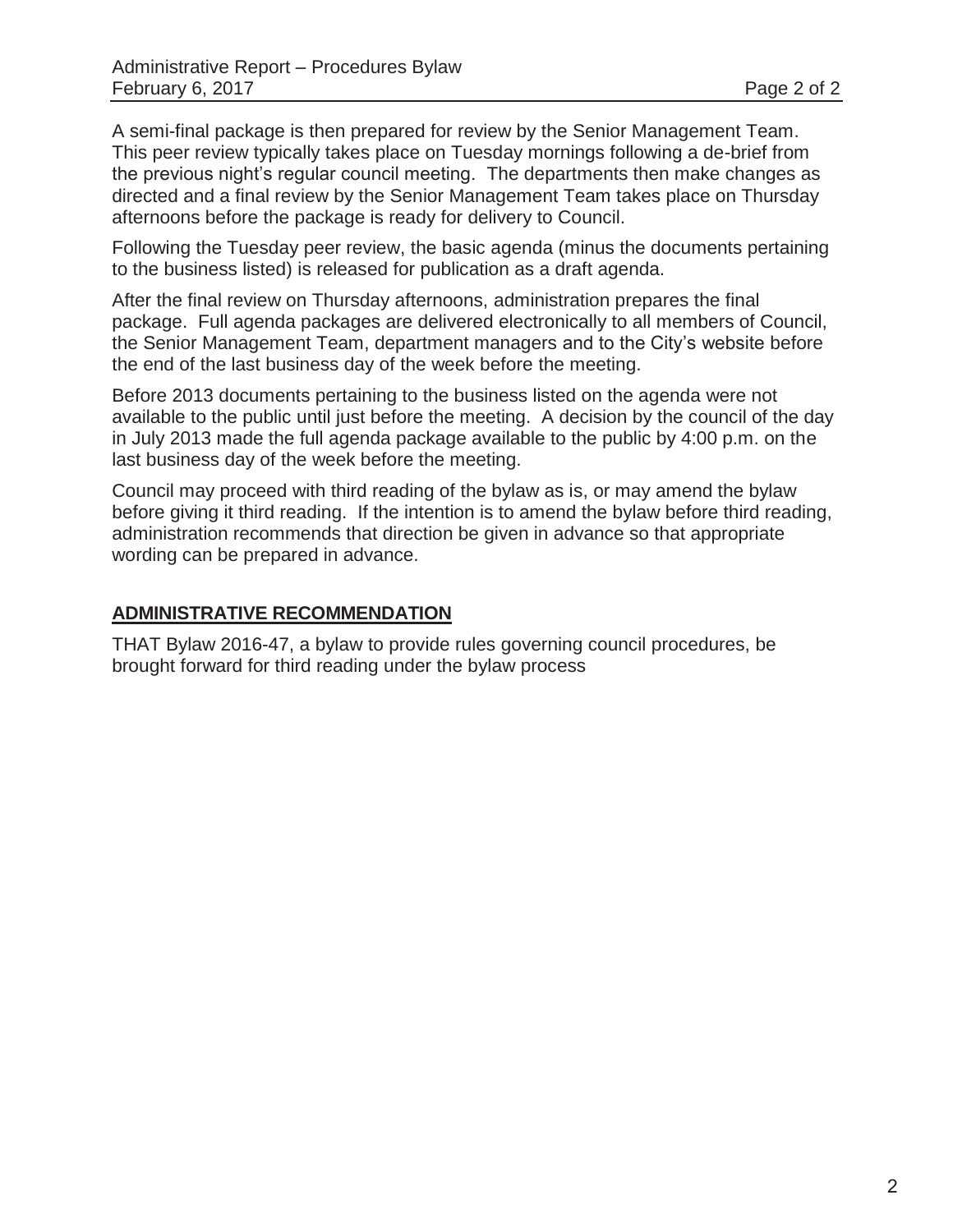## **QUARTERLY ACTIVITY REPORT – November 2016 to January 2017 City Manager**

## **Accomplishments:**

- 1. Yearly performance reviews completed
- 2. First asset management policy workshop with Council completed
- 3. Capital and Operational Budgets passed

## **Current Efforts:**

- 1. Oversight of staff 2017-2019 workplan updates
- 2. Support meeting with Minister Streicker and Council
- 3. Meeting with YG Assistant Deputy Ministers and Directors on Capital Projects

#### **Planned Activities:**

- 1. Attend AYC Board meeting
- 2. Continue oversight of Operations Building design
- 3. Finalize departmental plans in preparation for budget 2018

#### **Critical Statistics:**

Three Capital Projects Working Group meetings (City/YG)

Two meetings with DM Community Services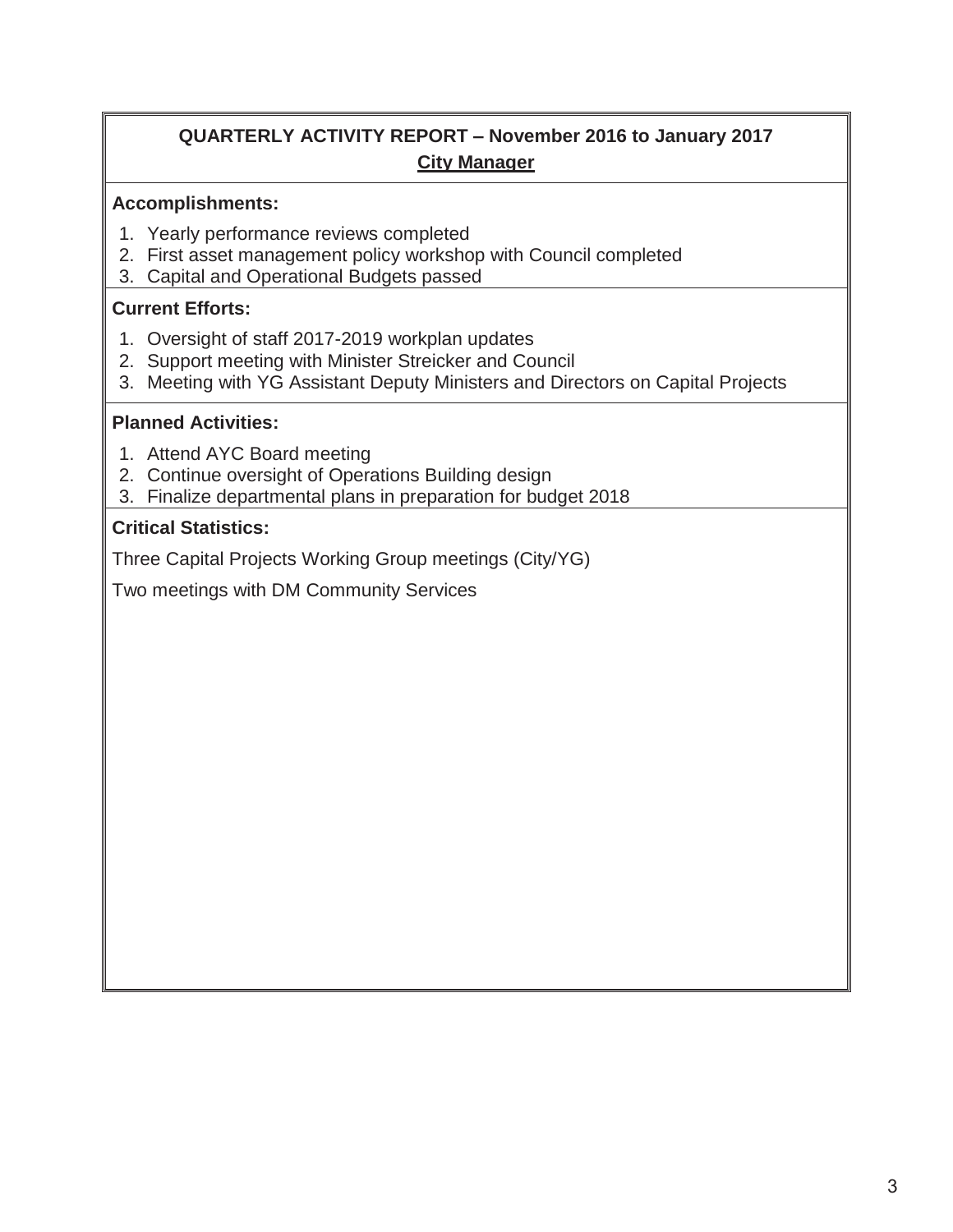## **QUARTERLY ACTIVITY REPORT – November 2016 to January 2017 Business and Technology Systems (BTS)**

## **Accomplishments:**

- 1. Internet bandwidth upgrade for the corporate network
- 2. Upgrade and installation of new screens/monitors at the Heritage Boardroom
- 3. IT Service Management (ITIL) training for BTS staff

## **Current Efforts:**

- 1. Council Chambers Audio-Visual Equipment Upgrades RFP preparation
- 2. Corporate Network audit and assessment
- 3. Project Management for Motor Vehicle Data reports for Bylaw and Finance Departments and Recreation and Activity Management Software replacement (Intelli) for CGC

## **Planned Activities:**

- 1. Cellular Phone service RFP
- 2. Enterprise storage upgrades and capacity expansion
- 3. Desktop workstations and laptops replenishment, Windows 10 deployment, IT equipment inventory

## **Critical Statistics:**

Enterprise Storage (Nimble system) capacity projections for 2017



Around May 2017, the enterprise storage (Nimble) system that contains our database for critical corporate systems and applications is expected to be at 73% to 89% of its capacity. This triggers BTS to plan for and procure storage upgrades and capacity expansion this year.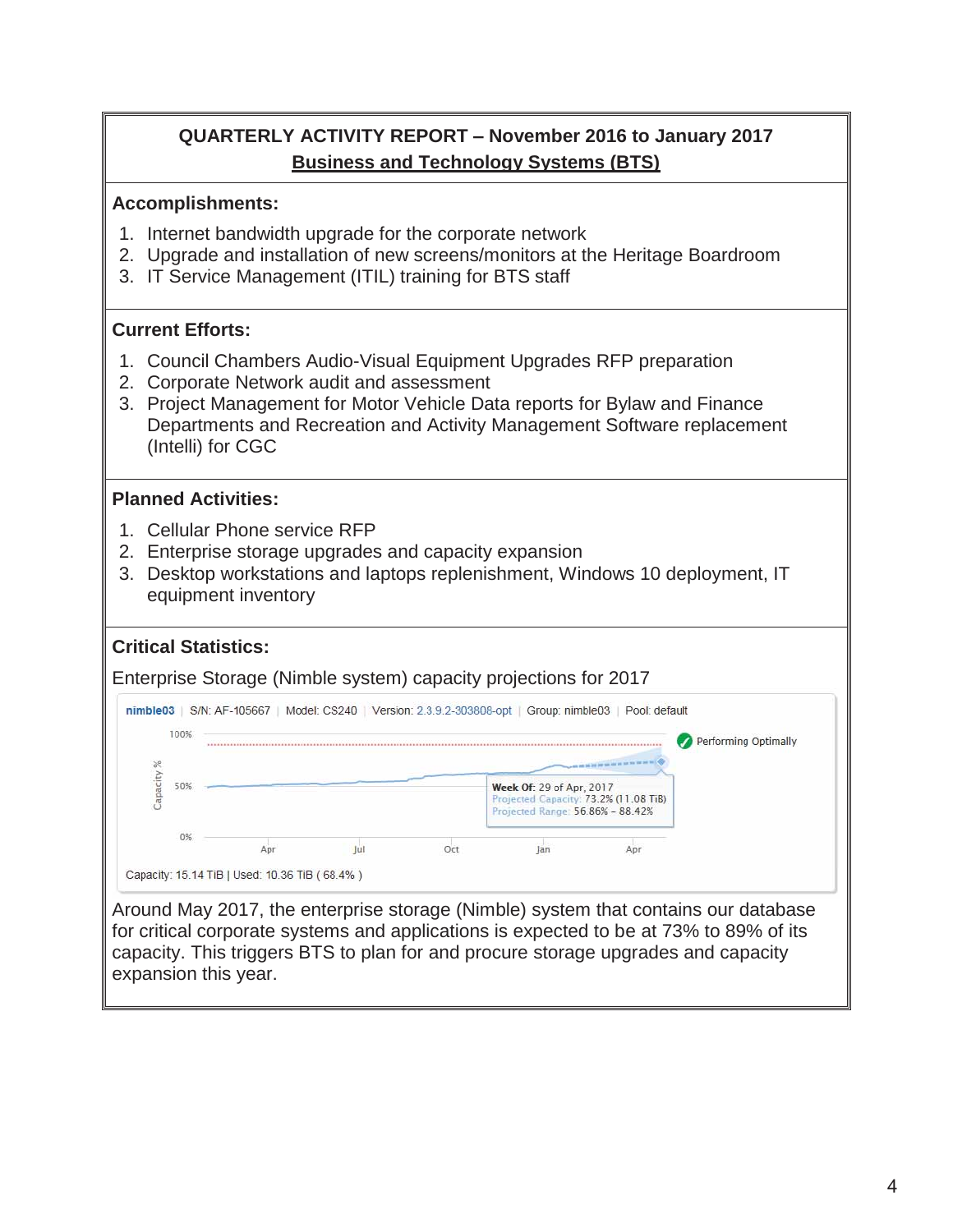## **QUARTERLY ACTIVITY REPORT – November 2016 to January 2017 Financial Services**

## **Accomplishments:**

- 1. Developed and presented the draft 2017- 2020 capital budget and 2017 2019 operating budget and associated bylaws
- 2. Completed a successful WCB 3 year audit of both payroll and contractor details
- 3. Met with all departments to setup 2017 Worktech jobs, payroll defaults and standing purchase orders

## **Current Efforts:**

- 1. Payroll process review implementation
- 2. Completion of year-end processes including account reconciliations, grant applications, tangible capital asset recording and capital funding in preparation for year-end financial reporting and external audit
- 3. Undertaking recruitment activities for 2 Procurement positions, Financial Analysts, and Payroll Supervisor as well as continued participation in job evaluation processes for several departmental positions

#### **Planned Activities:**

- 1. T4 preparation and continued implementation of the findings of the payroll process review
- 2. Preparation of 2016 annual financial statements and external financial audit
- 3. Participation in procurement training as offered by YG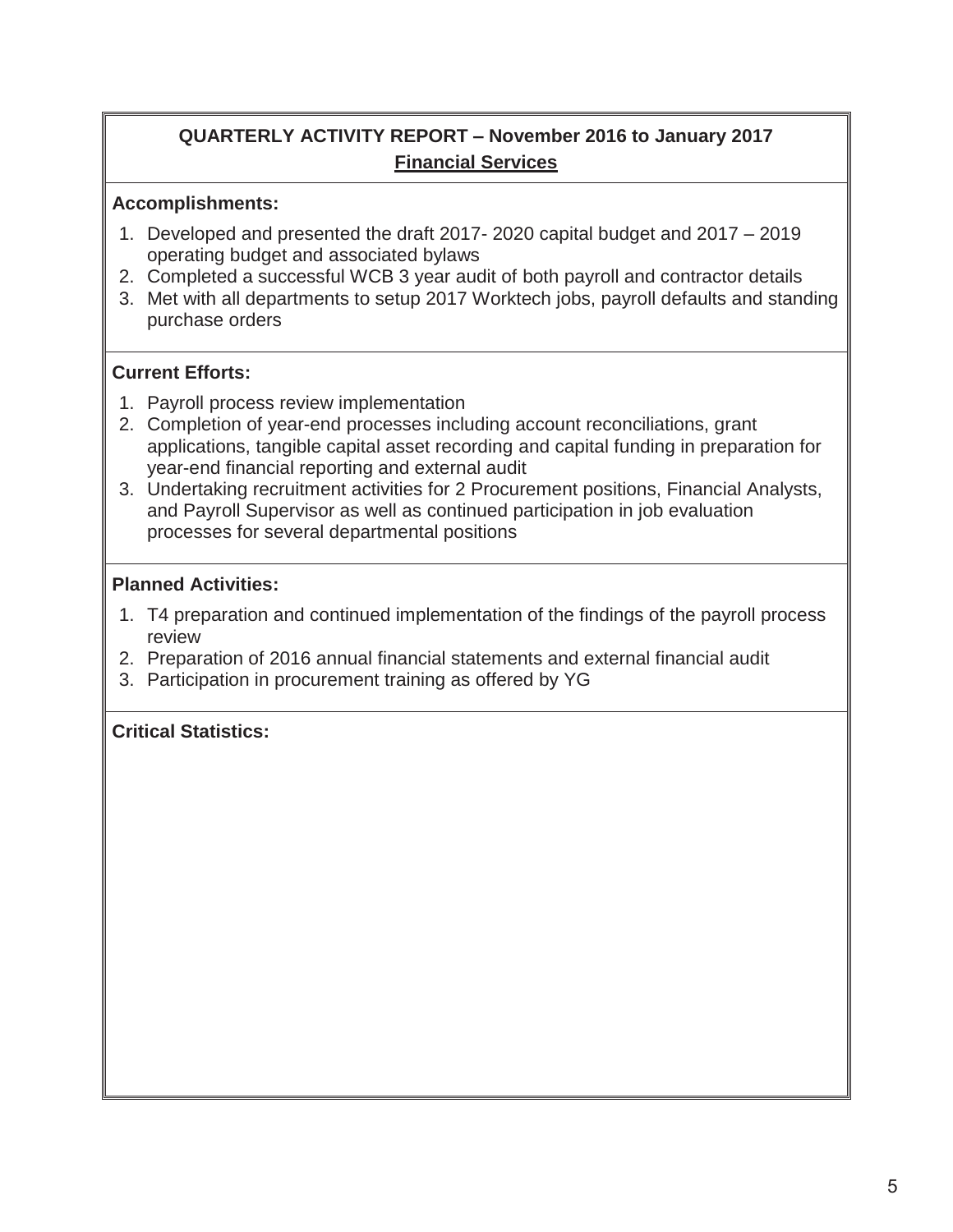## **QUARTERLY ACTIVITY REPORT – November 2016 to January 2017 Human Resources**

## **Accomplishments:**

- 1. Recruitment Directive Committee has completed the substantive review
- 2. Joint Health and Safety Committee Training Committee, Supervisors, Managers
- 3. Implemented the Applicant Tracking System for use in all recruitments

## **Current Efforts:**

- 1. Finalizing Joint Health and Safety revised Terms of Reference
- 2. Establishing 2017 Training plan for First Nations and Cultural Competence training
- 3. Final preparations for revised Recruitment Directive to proceed to Policy committee

## **Planned Activities:**

- 1. Specializing Applicant Tracking System to meet departmental needs
- 2. Collective Bargaining Preparation
- 3. Establishing a recruitment process training plan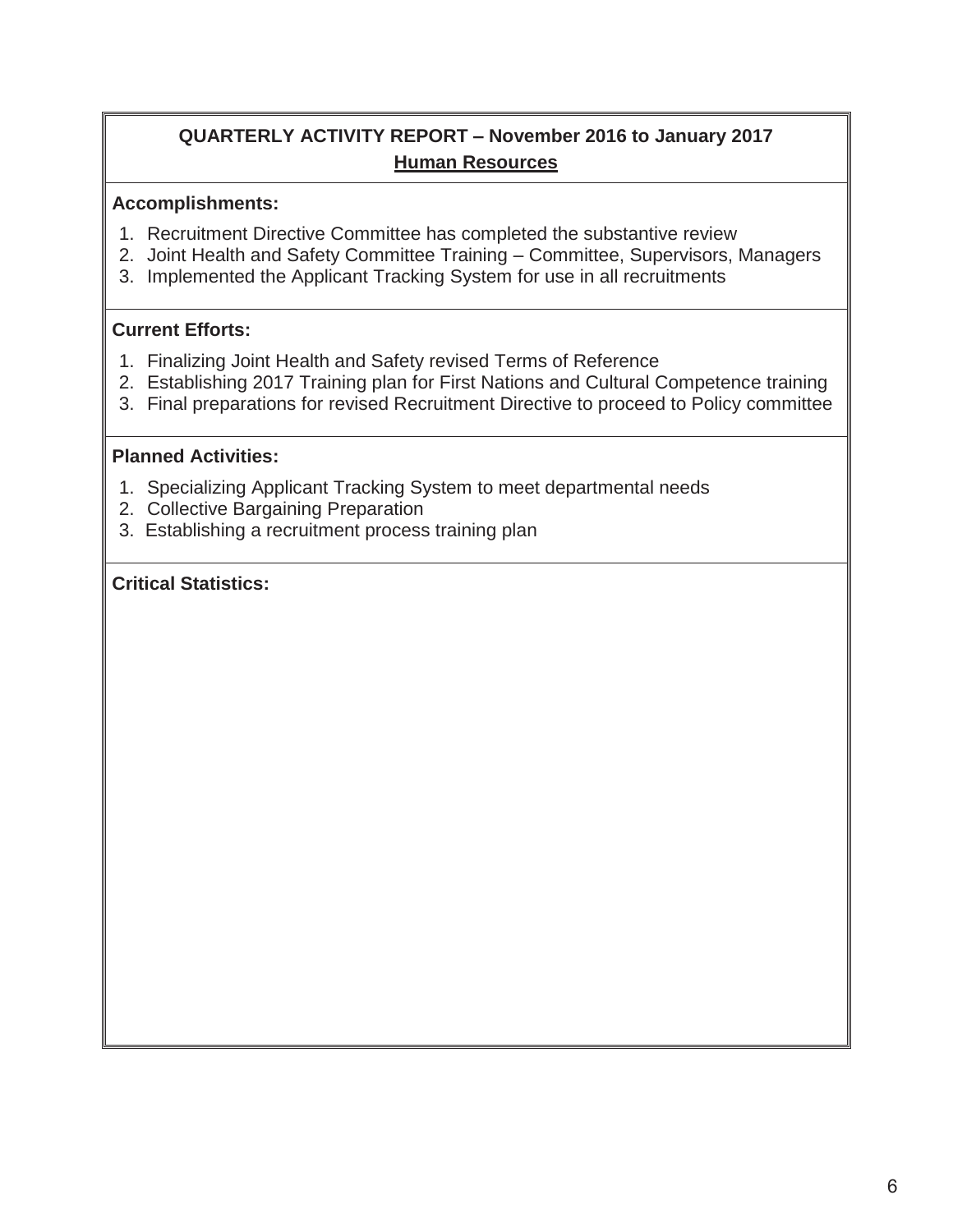## **QUARTERLY ACTIVITY REPORT – November 2016 to January 2017 Legislative Services**

#### **Accomplishments:**

- 1. Completed an assessment of corporate records management procedures, retention schedules, etc.
- 2. Completed an assessment of potential upgrades to Council Chambers IT Systems.
- 3. Established an internal interdepartmental Policy Review Committee.

## **Current Efforts:**

- 1. 2017 Citizen Survey design.
- 2. Consolidation of Zoning Bylaw (i.e. amendments).
- 3. Department planning for 2017.

#### **Planned Activities:**

- 1. Automation of internal corporate workflows.
- 2. Procure upgrades to Council Chambers IT Systems (with B&TS).
- 3. Evaluate options to enhance corporate records management.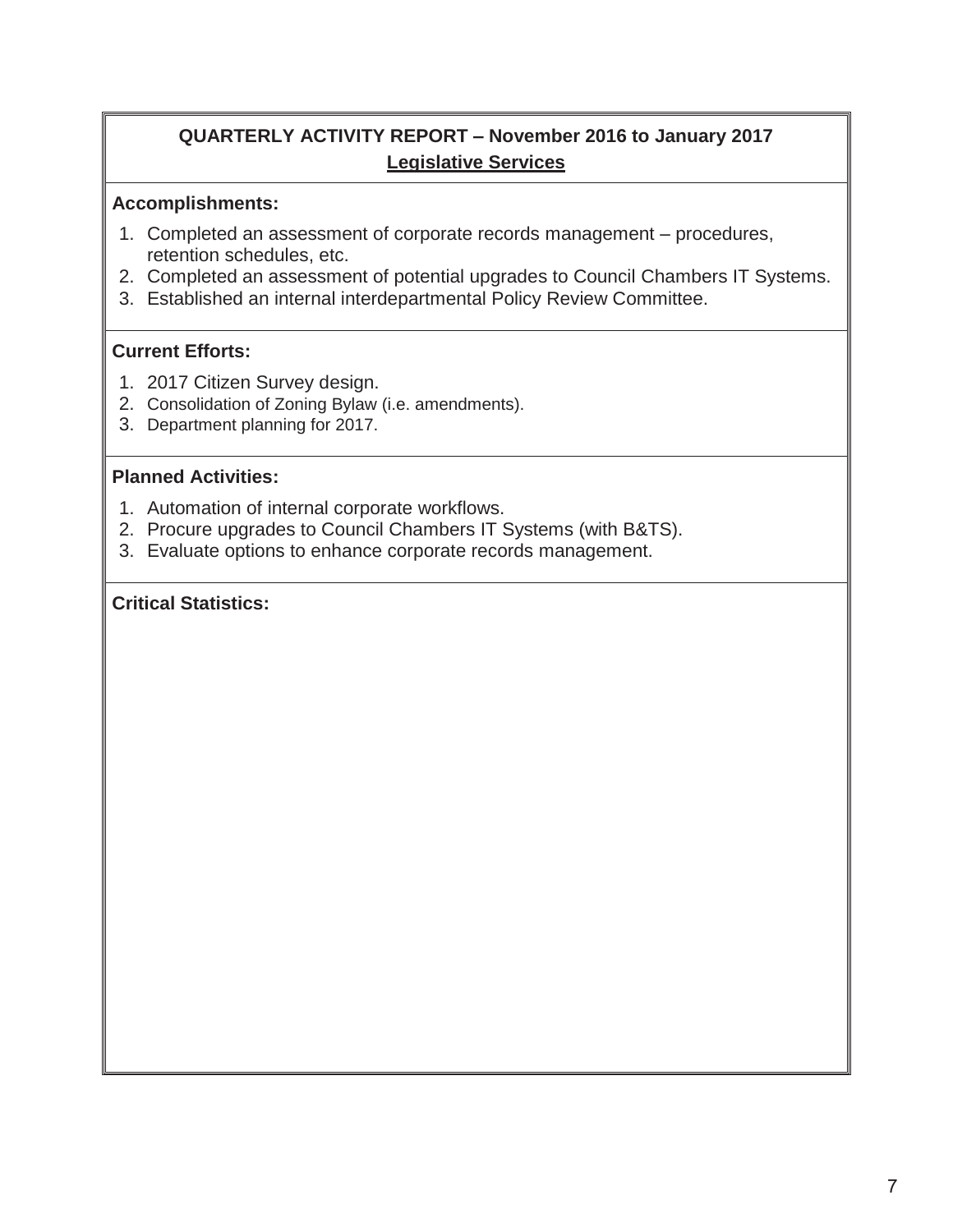## **QUARTERLY ACTIVITY REPORT – November 2016 to January 2017 Strategic Communications**

#### **Accomplishments:**

- 1. Release of the printed version of the 2015 annual report
- 2. Provided communication support for council and departments through speaking notes, press releases, key messages, advertising and communication plans
- 3. 2017 strategic planning for the department

## **Current Efforts:**

- 1. Collecting city-wide photography to create stock for department use
- 2. Improvements to internal press processes
- 3. Providing communication support for council and departments

#### **Planned Activities:**

- 1. Continued collection of city-wide photography
- 2. Integration of key messages into briefing notes
- 3. Communication Terms of Service and review of current communications policy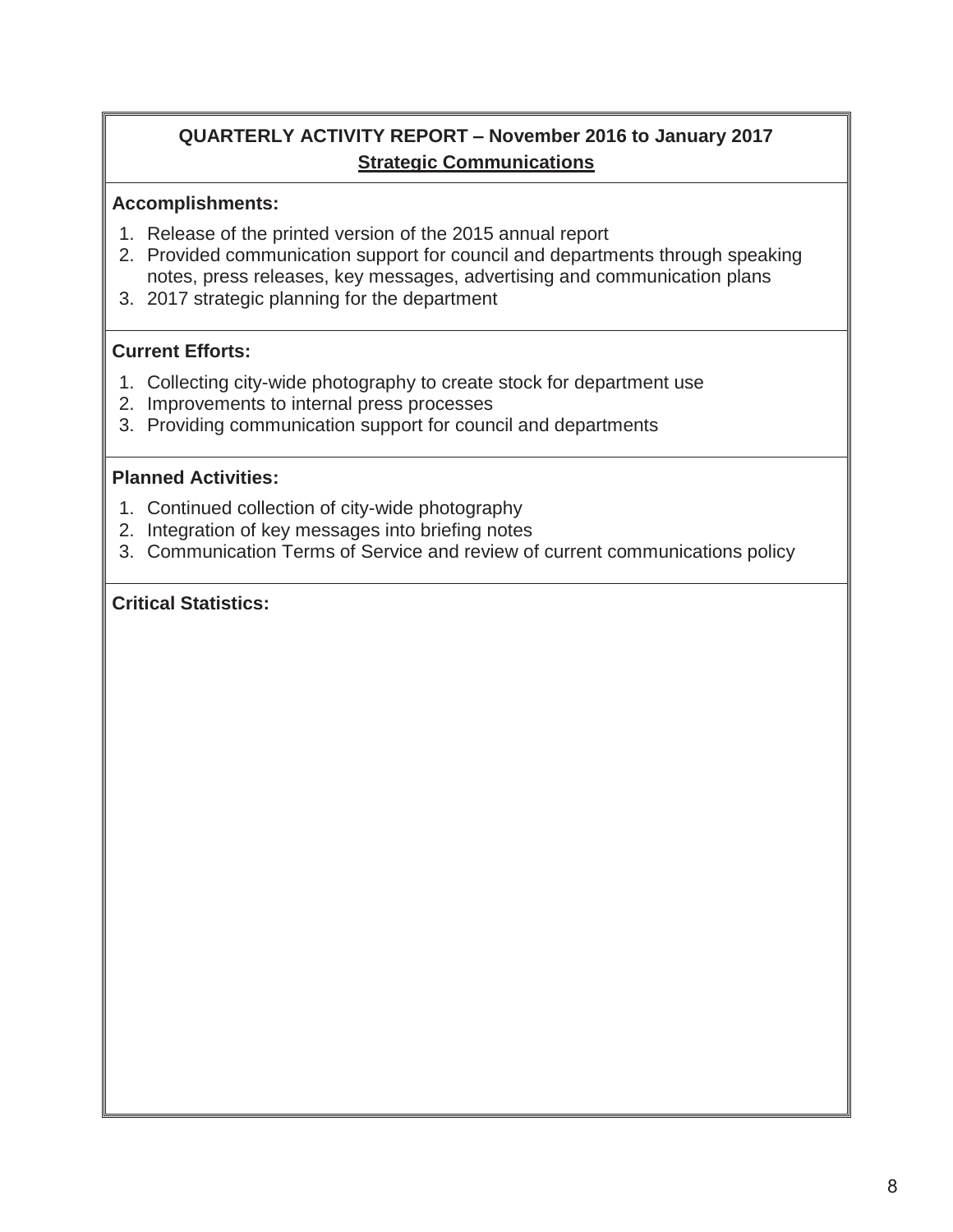## CITY OF WHITEHORSE CITY PLANNING COMMITTEE AGENDA

Date: Monday, February 6, 2017

Location: Council Chambers, City Hall



Chair: Betty Irwin Vice-Chair: Robert Fendrick

|    |                                                         | Pages   |
|----|---------------------------------------------------------|---------|
|    | Heritage Fund Application - Heritage Fair               | $1 - 2$ |
| 2. | <b>Quarterly Activity Report - For Information Only</b> | $3 - 3$ |
|    | <b>Planning and Building Services</b><br>2.1            |         |

## 3. New Business

# Chairperson shall ask if there is anyone present who wishes to speak to the Committee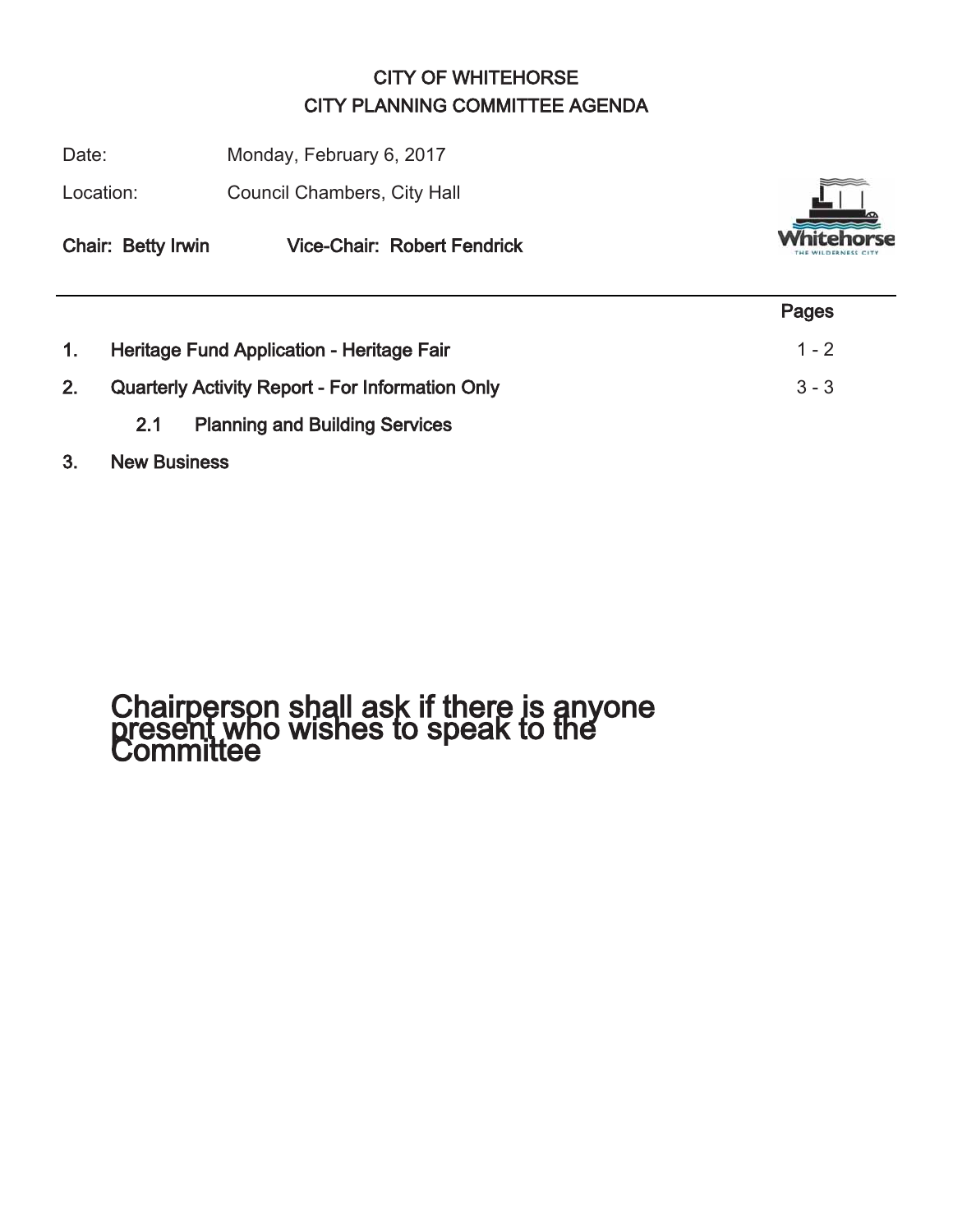File #: 3230-05

## **ADMINISTRATIVE REPORT**

| TO: | <b>Planning Committee</b>                 |
|-----|-------------------------------------------|
|     | <b>FROM:</b> Administration               |
|     | DATE: February 6, 2017                    |
| RE: | Heritage Fund Application - Heritage Fair |

## **ISSUE**

Application to the City's Heritage Fund in the amount of \$2,000.00 to support the 2017 Yukon/Stikine Region Heritage Fair.

## **REFERENCE**

- Heritage Fund Bylaw 2002-28
- Letter of Request from Yukon Historical & Museums Association

## **HISTORY**

The Yukon Historical & Museums Association (YHMA) is requesting \$2,000.00 from the City's Heritage Reserve Fund ("Heritage Fund") to help finance the 2017 Yukon/Stikine Heritage Fair. The City has awarded grants for the annual fair in past years (2006, 2007, and 2011 to 2016) in sums ranging from \$1,000.00 to \$2,000.00. In 2015, an additional \$2,500.00 was awarded to the association in support of the Heritage After Hours Program and the Heritage Places Poster Contest.

## **ALTERNATIVES**

- 1. Approve the funding request
- 2. Deny the funding request

## **ANALYSIS**

## **2017 Yukon/Stikine Heritage Fair**

The 2017 YHMA Yukon/Stikine Heritage Fair is scheduled to occur on Thursday, May 4 at the Yukon Transportation Museum. The annual fair brings together over 100 students, teachers, parents, and the public from around the Yukon to showcase research and make presentations on topics related to history and heritage. Participants will have the opportunity to take part in heritage-related activities, present projects to judges and the public, and receive prizes for excellence and participation.

## **Request for Funding**

YHMA relies on donations and volunteer participation by local businesses and organizations to help ensure the success of the annual Heritage Fair. The total budget of this year's event is \$12,975.00. YHMA has secured \$10,000.00 from the Yukon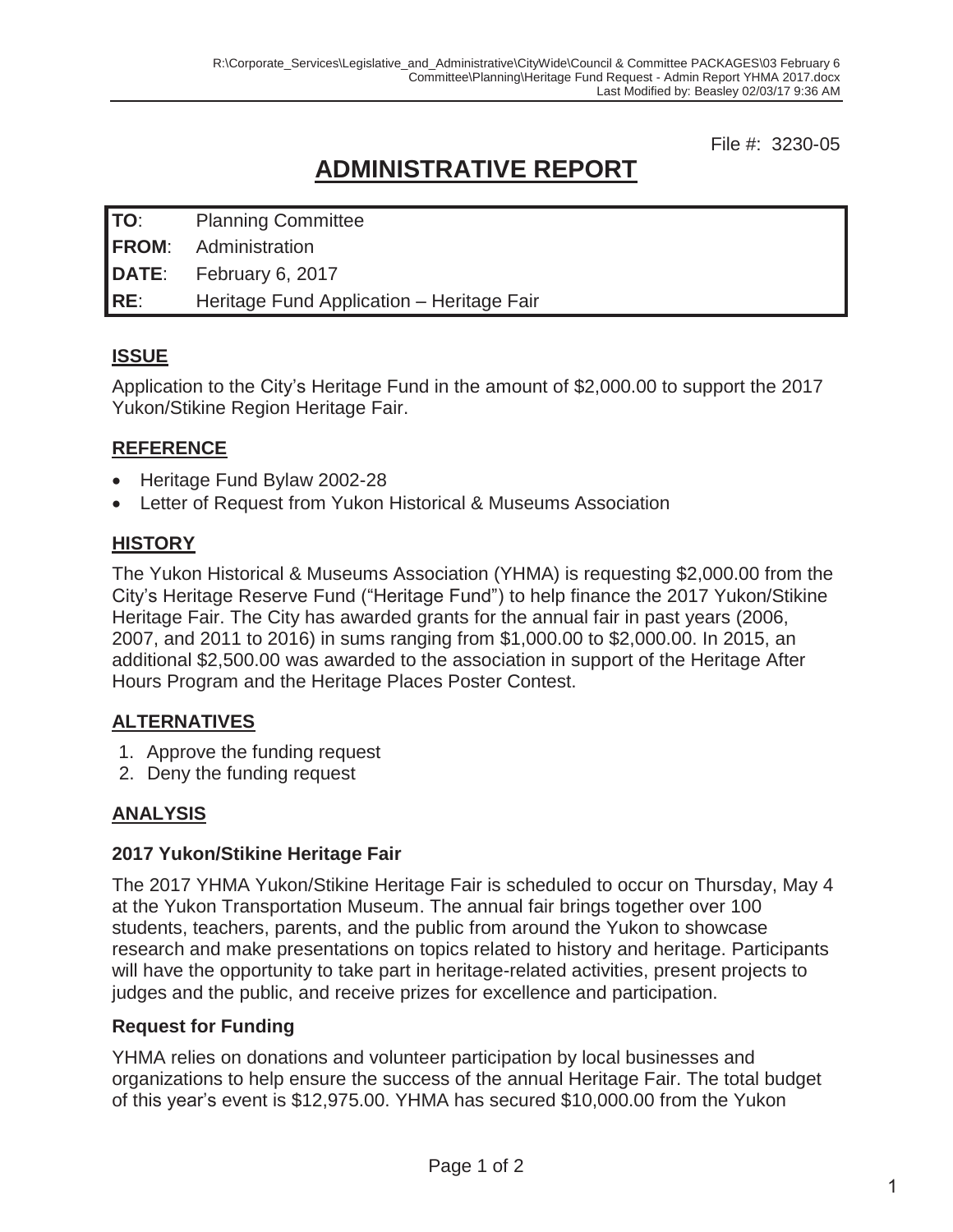Department of Education, \$350.00 in other donations, and the association will cover \$625.00 of event costs. In-kind donations have been secured for facility rental and to help cover hotel accommodations.

The association is requesting \$2,000.00 (15% of the total event cost) to be provided from the City's Heritage Fund. This funding will help to offset event and workshop costs. The City's contribution will be recognized in open remarks and by featuring the City logo on the event poster, participant and judge apparel, advertising leading up to the fair, and "thank you" advertising printed after the event, which will appear in newspapers.

## **Heritage Fund**

The Heritage Fund was created to "assist with any of the following purposes within the City of Whitehorse: (1) Restoration of heritage properties; (2) Enhancement of heritage properties; (3) Renovation of heritage properties to meet code requirements; (4) Increasing public awareness of heritage issues; and (5) Other purposes as specified by Council."

The goals of the 2017 Yukon/Stikine Heritage Fair are consistent with the awareness component of the Heritage Fund objectives. The annual fair is an opportunity for Yukon residents to learn and share ideas about the past, and helps to increase understanding of heritage issues within the greater Yukon community. The fair additionally provides an opportunity to showcase the excellent heritage facilities and resources located in Whitehorse.

The current balance of the Heritage Fund Reserve is \$37,400.00. The fund is sustained through annual budget transfers allocated by City Council. Previous withdrawals, not including Heritage Fairs, have included restoration incentives in the amounts of \$20,000.00 for the Telegraph Office (2014), \$1,398.50 for the Hulland House (2013), and \$14,445.00 for the Old Log Church (2013).

## **ADMINISTRATIVE RECOMMENDATION**

THAT Council allocate \$2,000.00 from the reserves to the Yukon Historical & Museums Association to support the 2017 Yukon/Stikine Heritage Fair.